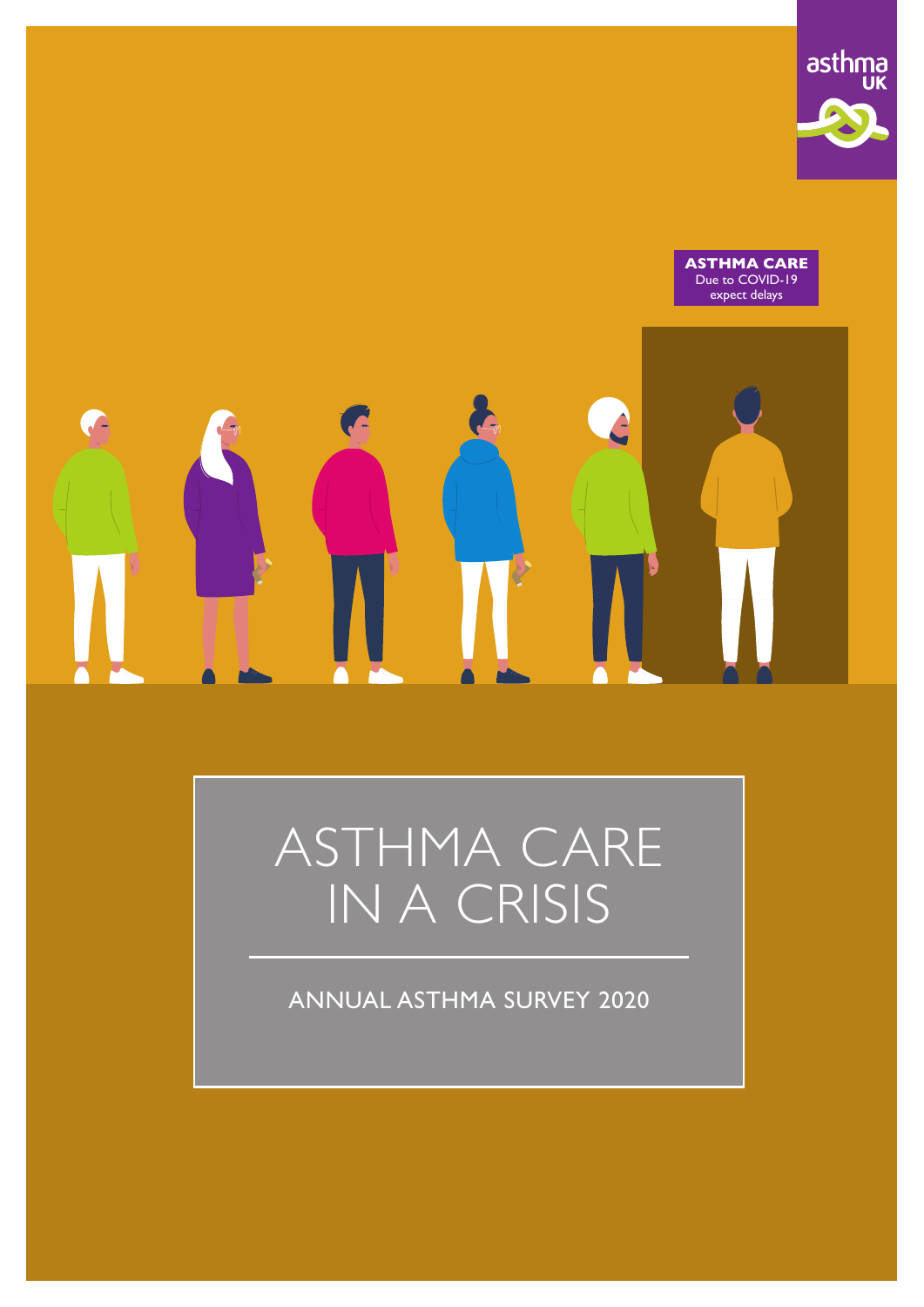We work to stop asthma attacks and, ultimately, cure asthma by funding world leading research and scientists, campaigning for change and supporting people with asthma to reduce their risk of a potentially life threatening asthma attack.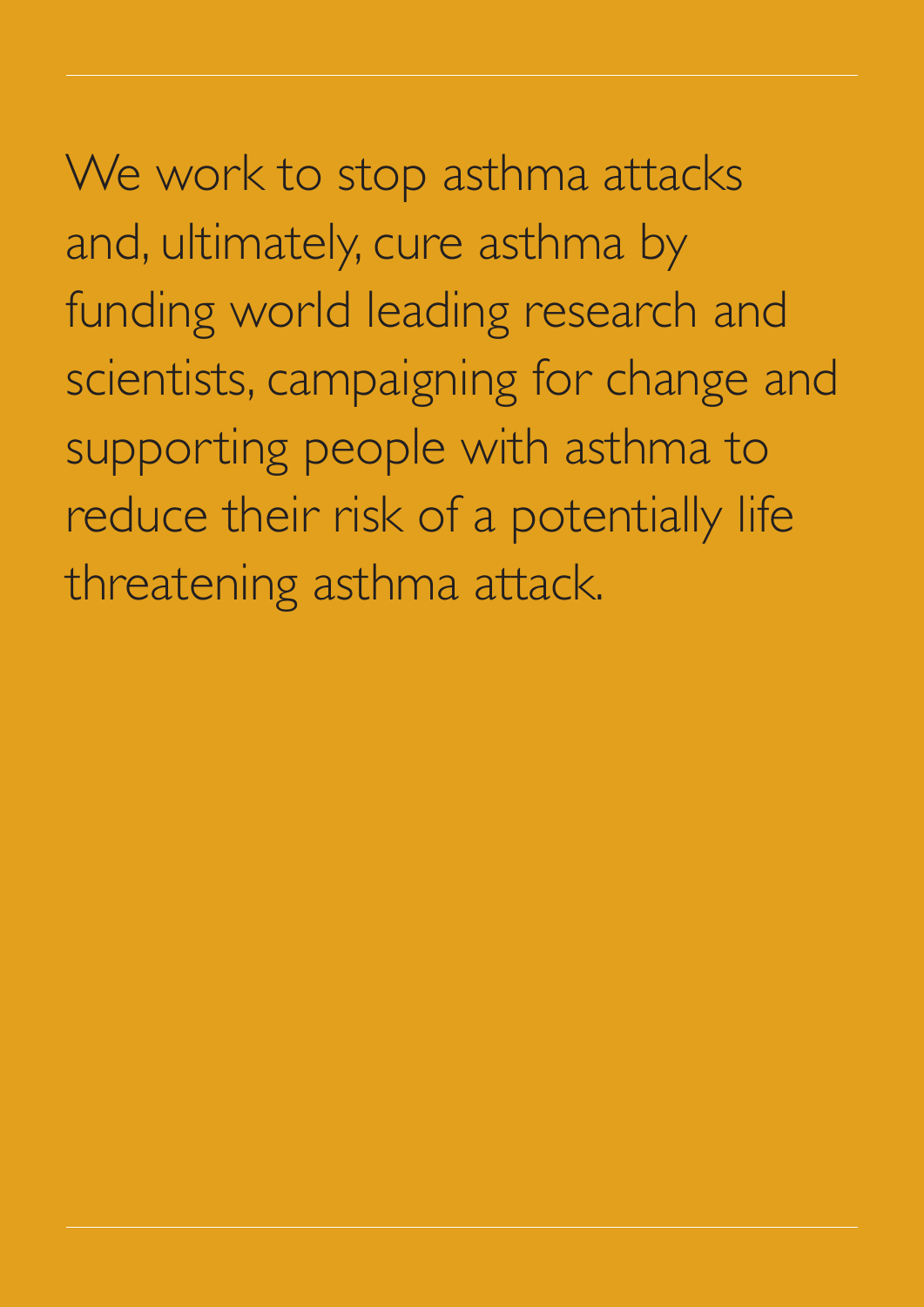# **CONTENTS**

| Foreword                                                                   | 3               |
|----------------------------------------------------------------------------|-----------------|
| Executive summary                                                          | $\overline{4}$  |
| Key findings recommendations                                               | 5               |
| Introduction                                                               | 6               |
| About this survey                                                          | 6               |
| How has routine asthma care coped during the pandemic?                     | 7               |
| Basic asthma care levels have dropped                                      | 7               |
| There is still a strong link between asthma control levels, age and income | 9               |
| How has asthma follow-up care been affected?                               | $\vert \ \vert$ |
| What changes to care have we seen?                                         | 4               |
| Disruptions in care have had an impact on people's asthma                  | 15              |
| What changes do we need to see in the future?                              | 8               |
| Basic care and follow-up appointment levels must be improved               | 8               |
| Better data can help improve asthma control                                | 8               |
| Confidence needs to be rebuilt in people with asthma in NHS care           | 9               |
| A looming challenge                                                        | 9               |
| Conclusions                                                                | 20              |
| Appendix A: References                                                     | 21              |
| Appendix B: Survey questions                                               | 23              |
| Appendix C: Data tables                                                    | 26              |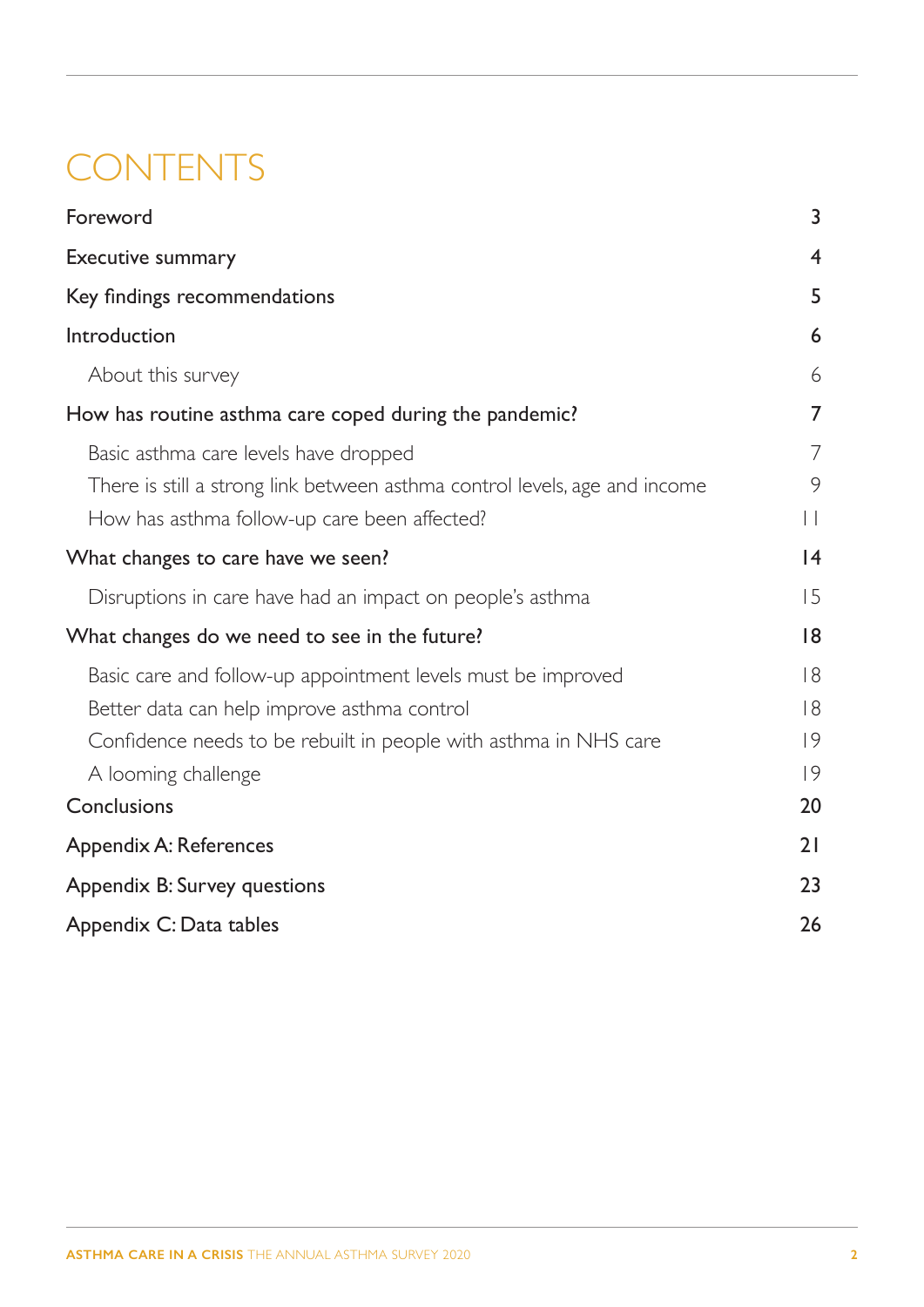## <span id="page-3-0"></span>**OREWOR**I



Our Annual Asthma Survey is an important moment each year to take stock and reflect on how all those with asthma are dealing with their condition and experiencing care and support. In this, our eighth edition, carried out in the midst of COVID-19, the findings are as vital as ever to paint a picture of the state of play for those with asthma and to assist policymakers in the recovery and re-build of services.

Pre-pandemic, the provision of basic asthma care was not where it needed to be. There was significant variation across age and socio-economic groups in terms of access to good care, and subsequently outcomes. If you had a lower household income, your asthma care was often worse, and young adults fared particularly poorly in provision of basic asthma care. COVID-19

has understandably placed an enormous burden on the NHS and services have been severely disrupted. Fewer people with asthma had access to basic care over the past year when compared to 2019, and the quality of remote care, where offered, was sometimes a poor alternative to face-to-face.

Where do we go from here? Policymakers should absolutely aim to 'build back better'. We must bank the best of the innovation that's sprung up over the past year. At times, remote care can be an excellent alternative to face-to-face and increase access to asthma checks. We should as a matter of urgency research what works optimally for different groups, pulling on the best technology available. Stratifying those with uncontrolled asthma and offering urgent face-to-face reviews is of paramount importance as part of this approach.

We must also be ambitious in encouraging people back into the system. Many of those with underlying lung conditions have understandably had a particularly tough year and remain anxious about accessing NHS care. We must re-double efforts to welcome people back to NHS services, stressing the vital importance of timely diagnosis, management and support after an exacerbation to improve quality of life and clinical outcomes for all those living with asthma.

The COVID-19 pandemic has exposed the deep inequalities in society and health outcomes that we've known about for many years in the respiratory field. We urge policymakers and those delivering asthma care to strive to offer basic care to *all* with asthma, and to apply the best available evidence to tackle known inequalities.

We at Asthma UK are determined to play our part too. Our helplines, information and support seek to equip those with asthma to take their condition seriously. Our research finds new ways to understand and treat the disease. We will continue to be a constructive partner to those delivering care. For the 5.4 million people living with asthma across the UK, 2020 was a difficult year. Let's collectively work to deliver urgent and much-needed improvements in asthma care, so that we can reflect on good progress in a year's time.

## **Sarah Woolnough**

Chief Executive, Asthma UK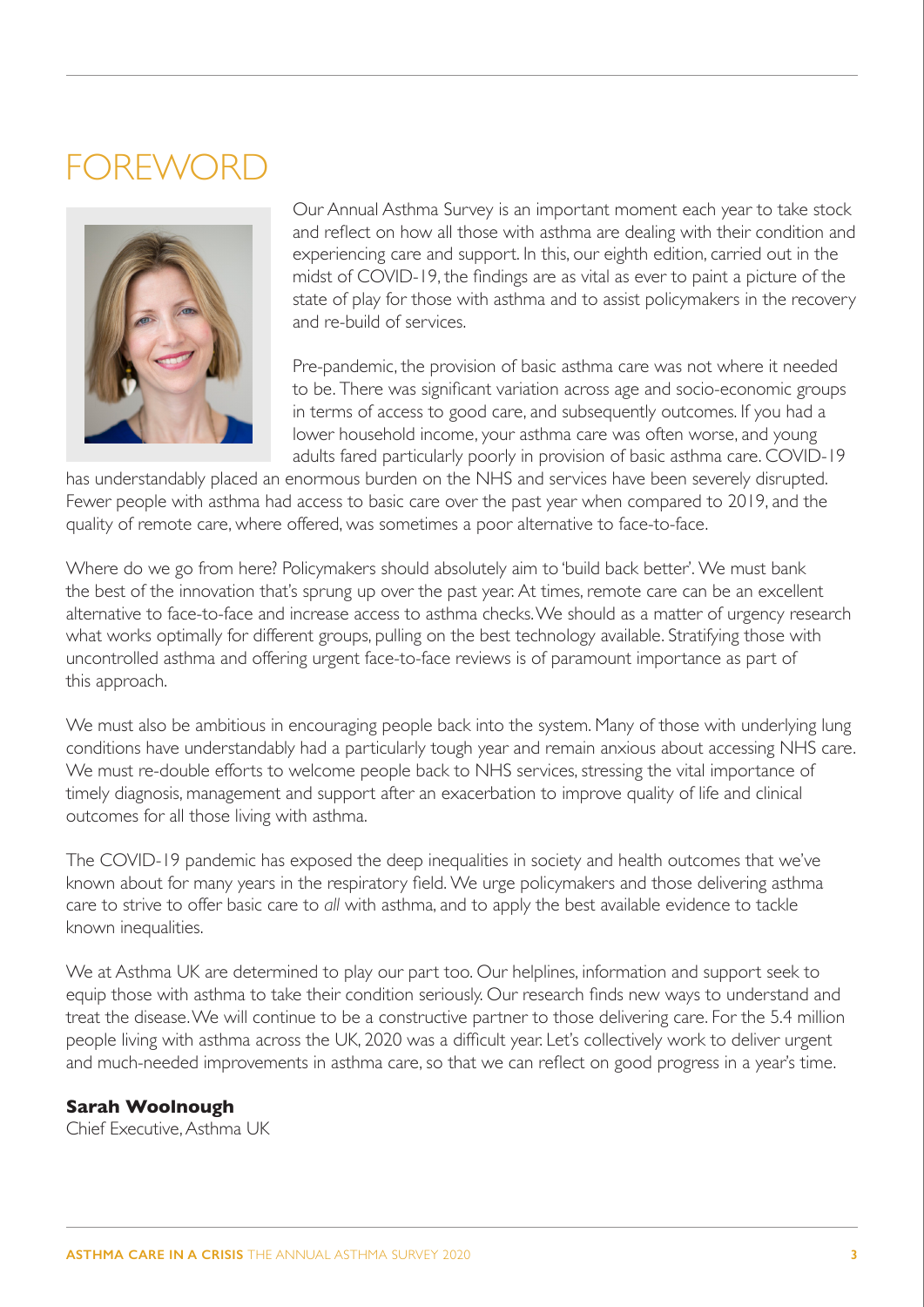# <span id="page-4-0"></span>EXECUTIVE SUMMARY

Asthma UK conducted the eighth edition of the Annual Asthma Survey in summer 2020, and received over 12,000 responses. This is the report of the key findings.

The period covered by the survey was unlike any of the previous years, and the presence of the COVID-19 pandemic presented very different and very difficult challenges for the NHS and for people with asthma. Our survey found out that basic asthma care levels – comprising an annual asthma review, an inhaler technique check and a written asthma action plan – have dropped by nearly five percentage points, and to their lowest levels since 2016. With only 34.7% of respondents receiving these crucial elements of care, an estimated 3.53 million people with asthma were not receiving this care. This downward trend was present across all nations in the UK. Levels of uncontrolled asthma remain an area of great concern. We found 40.1% of respondents had uncontrolled asthma (equivalent to 2.17m people with asthma in the UK), with only 20.5% having fully controlled asthma. Uncontrolled asthma means a greater disruption in everyday activities, and being at a higher risk of an asthma attack.

Levels of asthma care provision remaining anywhere near what we are used to seeing is testament to the efforts of NHS staff during an incredibly challenging time. Staff have had to deal with personal difficulties as well as professional ones. Many staff have been diverted from respiratory care to focus on COVID-19, and staff have had to adapt to new ways of working. This has included conducting care remotely. Routine care, such as annual asthma reviews and post-unscheduled care follow-up

appointments, have increasingly been conducted remotely, either via the telephone, on a video call or via text message. However, our research found that the quality of care provided remotely did not always match that provided in a face-to-face setting, and that people with asthma did not always think that they received the same quality of care remotely. There is plenty to learn about the rapid deployment of remote care, and we expect it to be a feature of asthma care in the years to come.

We also found that the relationship that people with asthma have with using NHS services has changed. During the pandemic, people with asthma have been reticent about using both primary care and secondary care services, mostly due to fears of catching coronavirus and fears of being a perceived burden on a stretched system. Coming out of the pandemic, the NHS needs to rebuild confidence in people with asthma that services are safe and available to use.

In our recovery from the pandemic, there is a temptation to call for things to return to how they were before the pandemic. Previous editions of this report have drawn attention to the persistent gaps in care provision that people with asthma face, and we need to aim higher than restoring care to the levels seen in February 2020. We need a renewed and sustained effort to improve basic asthma care, and this needs to start with addressing uncontrolled asthma. People with uncontrolled asthma need to be prioritised for face-to-face reviews, when it is safe for them to take place. The NHS is facing a backlog of asthma care to address over the next few years, and will need to prioritise those most at risk.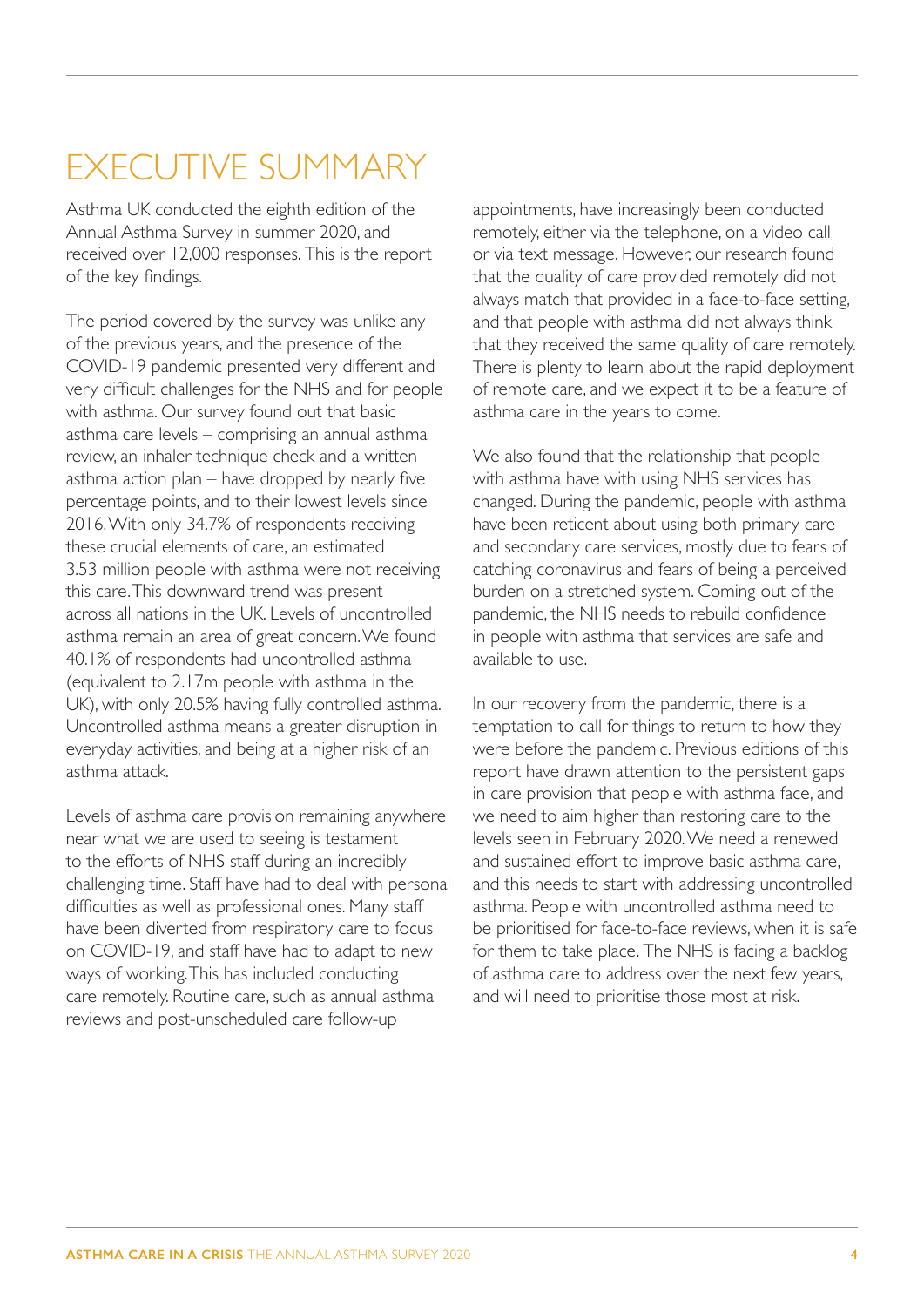# <span id="page-5-0"></span>KEY FINDINGS AND RECOMMENDATIONS



Basic asthma care levels have dropped for the first time in the eight years we have run this survey.



An estimated 3.53 million people with asthma did not receive basic asthma care.



Keeping control of asthma is a persistent challenge, with 2.17 million estimated to have uncontrolled asthma in the UK. This

is especially acute for younger people and for those on lower incomes.



Asthma care has partially adapted to be conducted remotely to face the challenge of COVID, but people with

asthma still value face-to-face appointments for their annual reviews.

We found that:  $\mathbb{W}_{\mathsf{P}}$  recommend that:



A national effort is needed to improve basic asthma care for everyone.



People with uncontrolled asthma should be prioritised for a face-to-face review.



A renewed drive to ensure that emergency care follow-up happens within two working days after emergency care is

received is needed.



Confidence in using NHS services needs to be rebuilt among people with asthma.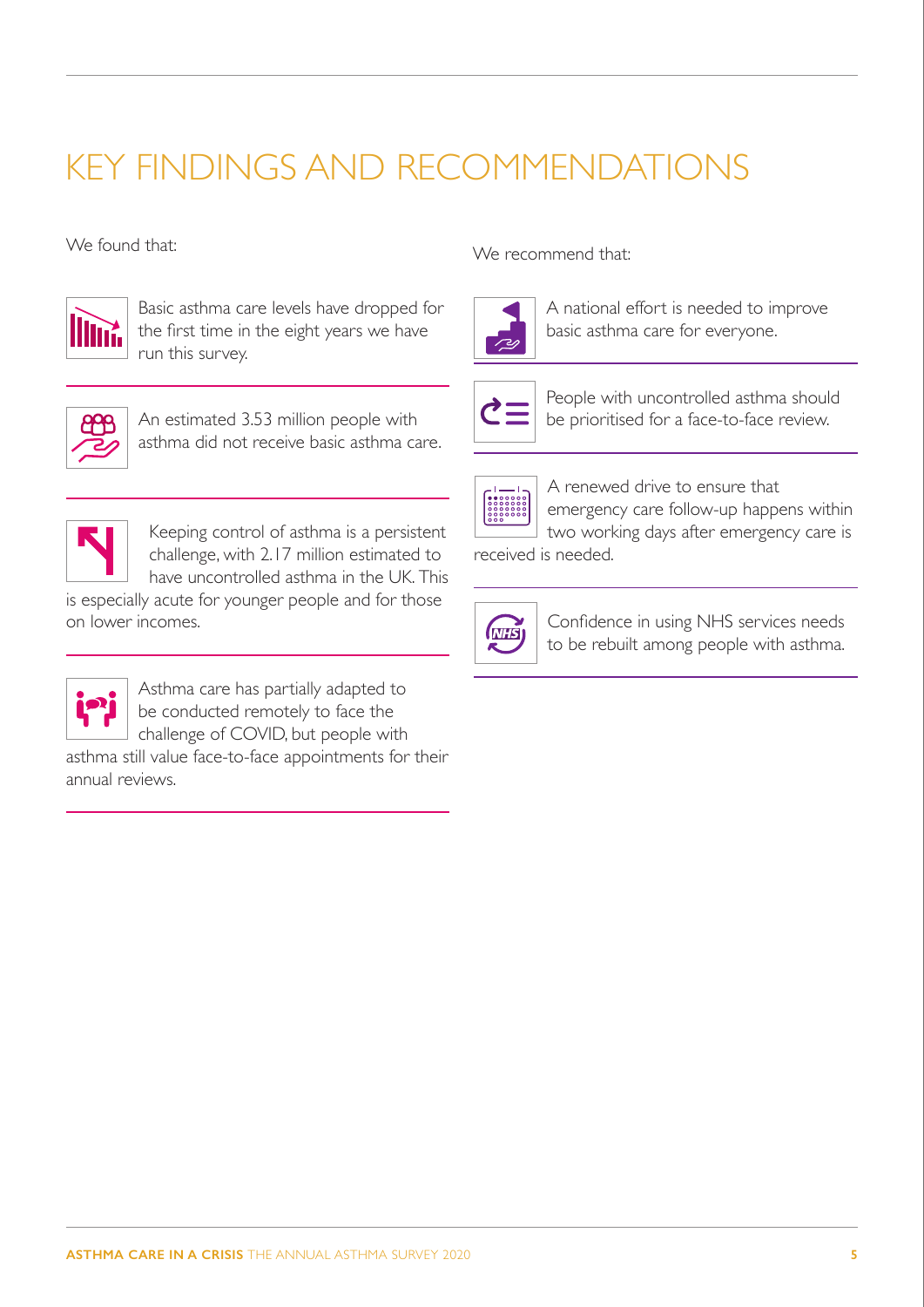# <span id="page-6-0"></span>INTRODUCTION

This is the report of the eighth Annual Asthma Survey, and it is reporting on a year like no other. The COVID-19 pandemic has presented unprecedented challenges for the NHS and for people with asthma, and this report offers a snapshot of how routine asthma care has had to adapt to face these challenges. The pandemic has been an incredibly difficult time for people with asthma, and disruption to their routine asthma care has been one key challenge. Those with severe asthma were advised to shield, and a further group of people with asthma did so based on their own judgement. NHS staff and services have had to adapt to these circumstances, with face-to-face consultations for routine care being unavailable for much of the past year. People with asthma have told us they have been reluctant to use routine health care (such as going to a GP appointment, or using emergency care services) due to a perception they might be a burden, or due to concern about COVID. When designing the survey on which this report is based, we expected the findings to be different to previous years, due to these circumstances.

The disruption in care faced during the pandemic will likely have a lasting impact on asthma care. We know there is already a significant backlog in care that the NHS will have to plan for, and this will affect people with asthma for the coming years. The crisis has accelerated some innovation in how care has been delivered, and has shone a light on where care could be better. These findings have told us how people with asthma have encountered care over the past year, and will help Asthma UK continue to campaign for better asthma care, and support people with asthma through this very difficult time.

## **About this survey**

The survey was conducted by the Asthma UK and British Lung Foundation Partnership from August 2020 to December 2020. It was online, and responses were encouraged via both paid and organic social media promotion, emails to our supporter base and promotion on our website. After data cleaning (removing duplicate and incomplete responses), we received 12,145 responses. Survey questions are available in [Appendix B](#page-23-1), and a full breakdown of the demographics of the survey respondents, as well as data tables for this report and references, is available in [Appendix C](#page-26-1).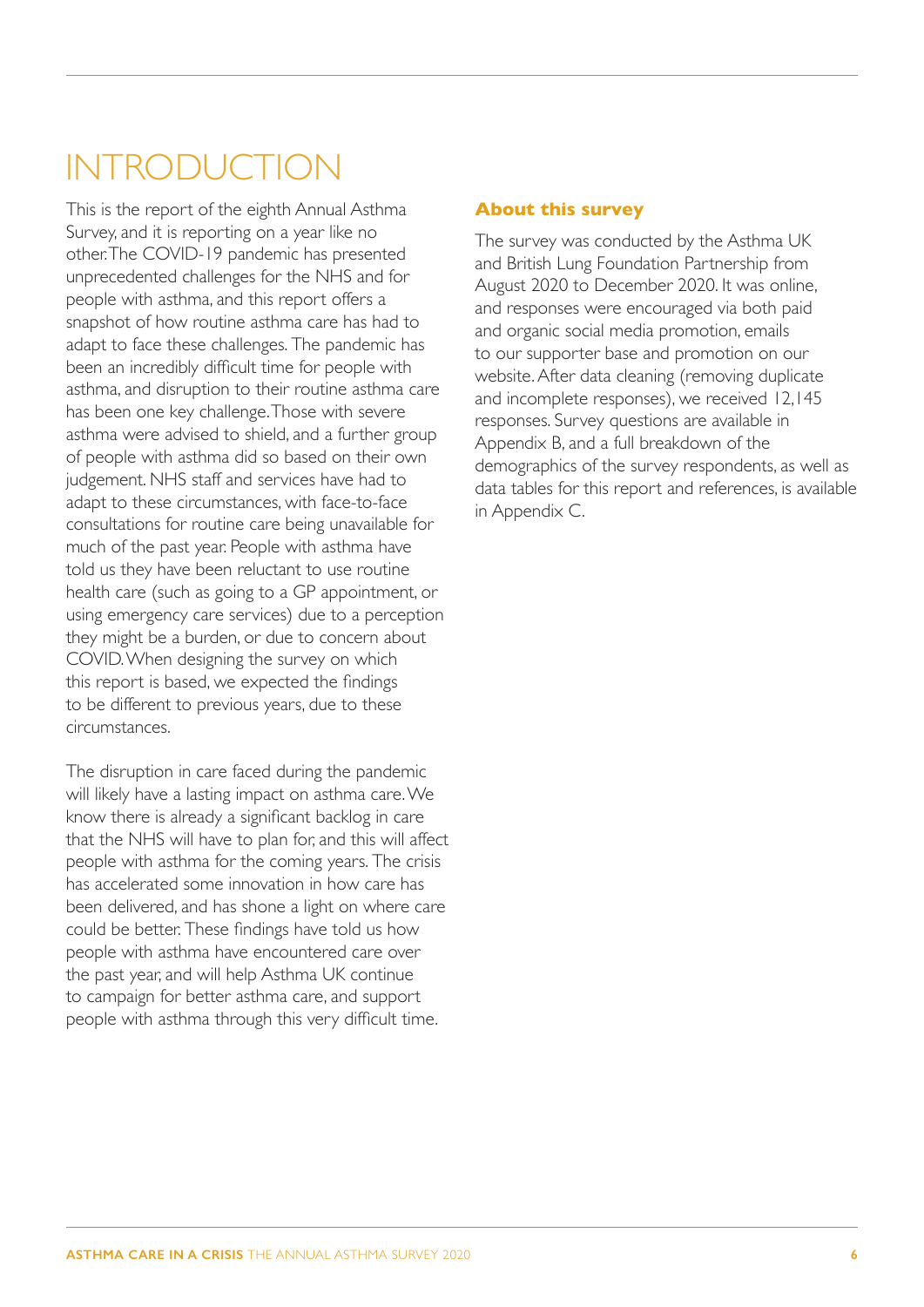## <span id="page-7-0"></span>HOW HAS ROUTINE ASTHMA CARE COPED DURING THE PANDEMIC?

This section will cover the Annual Asthma Survey findings on basic asthma care, follow-up care and asthma control levels, and analyse how the pandemic has had an impact on them.

#### **Basic asthma care levels have dropped**

Every year, we ask survey respondents whether they have received three key elements of basic asthma care. These are:

- Attending an annual asthma review
- Having an inhaler technique check
- Having a written asthma action plan.

If a respondent tells us they have received all three of the above, they have received basic asthma care. This is a key measure in understanding the level of asthma care received across the UK, and allows us to understand the variation in care across the country. In general, we have seen an upward trend in basic asthma care over the years, largely driven by increased rates of written asthma action plans. This year, somewhat understandably, there has been a modest drop in levels of basic asthma care provision.



#### *Figure 1: Basic care trends, 2013–2020*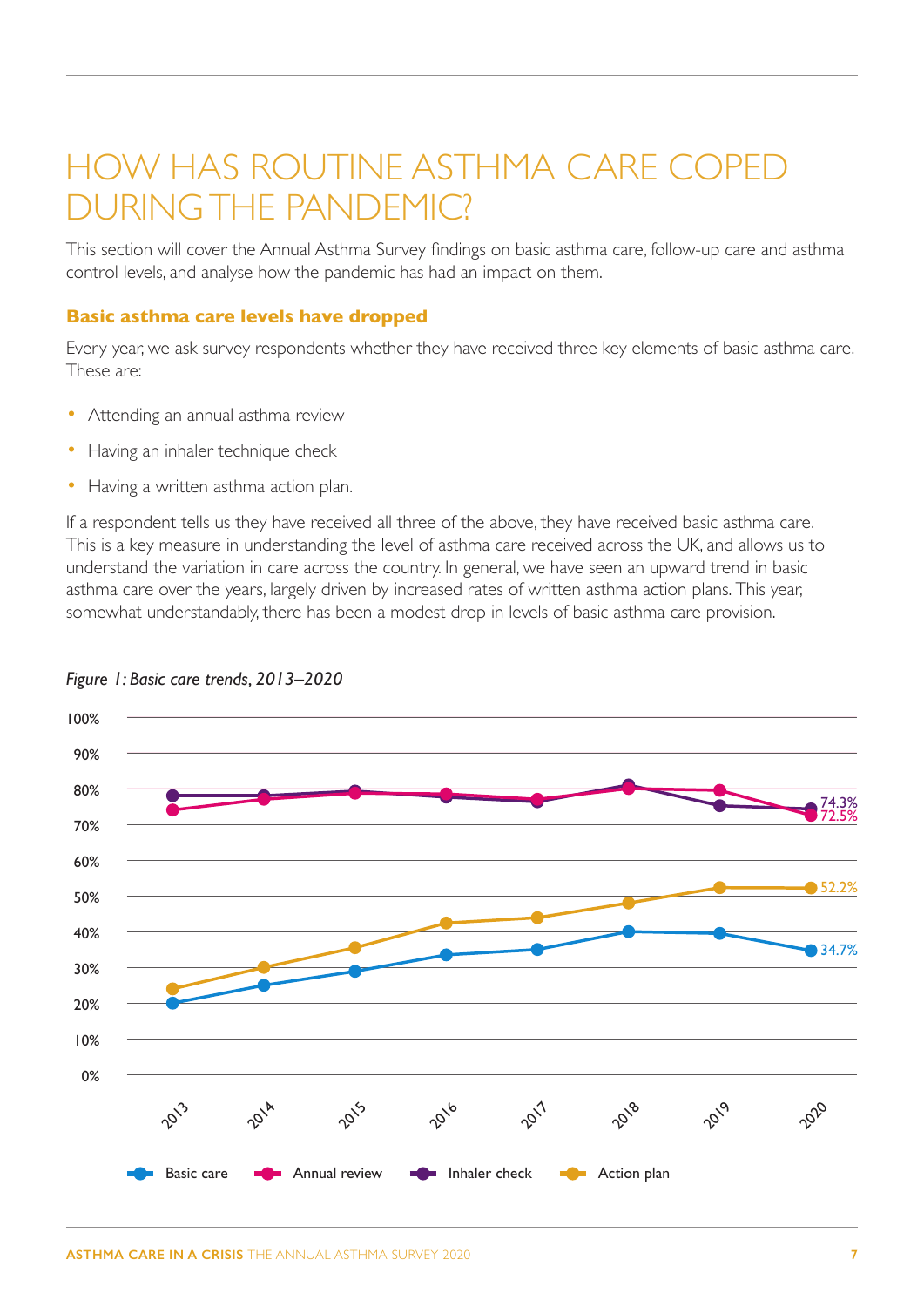In 2020, 34.7% of people with asthma received their essential basic care. This is down from 39.5% in 2019, and is the lowest level since 2016. This means that an estimated 3.53 million (of the 5.4 million) people with asthma are not receiving this care. It is important to remember that there were significant gaps in asthma care before the pandemic that needed addressing, and that returning to the levels of care provided before the pandemic will still leave a large proportion of people with asthma not receiving the care they need.

Among the overall level of basic asthma care, there are notable differences. Previous surveys have analysed the var[i](#page-21-1)ation in asthma care across the UK, with particular attention to age-based differences in 2018<sup>i</sup> and income-based differences in 2019<sup>[ii](#page-21-2)</sup>. As shown in Figure 2, this year, all nations experienced a drop in basic care levels.



*Figure 2: Basic care trends across the UK, 2013–2020*

The lowest level of basic care was found in Wales, with only 28% receiving all three elements. This is disappointing, after basic care levels in Wales had shown improvements in 2018 and 2019. Basic care in Scotland is now at its lowest level since 2013, with the last year continuing the downward trend of the previous two years. Basic care levels in Northern Ireland have dropped six percentage points from 2019, and are now also the lowest since 2013. The challenge for the NHS will be to restore basic care levels to those seen previously.

As well as inequalities in basic asthma care provision by location, this year's data also showed differing care levels depending on age. Just over a quarter (28.6%) of those aged 18–29 received basic asthma care, compared to 48.7% of those aged 17 or under. It is disappointing to note that this is a pattern that we have seen in previous years, and indicates that inequalities in basic asthma care provision are persistent.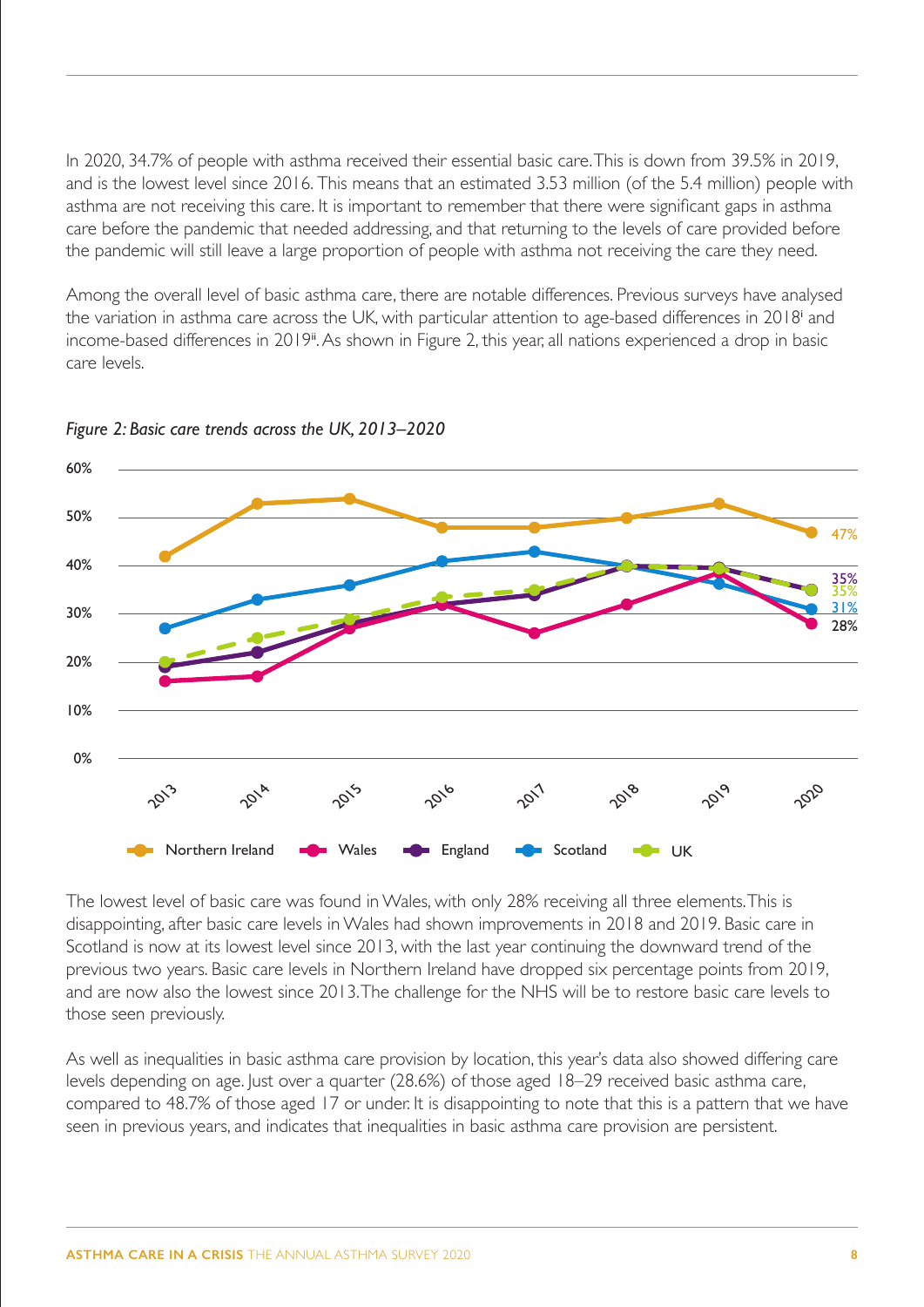

#### <span id="page-9-0"></span>*Figure 3: Basic asthma care levels, by age*

These results show that there are persistent inequalities in receiving basic asthma care, both across the UK and between different age groups. Despite the rise in care being conducted remotely during the pandemic, there is a significant proportion of people with asthma who are not accessing their basic asthma care.

**Policy recommendation**: There needs to be a national effort to improve basic asthma care for everyone. Basic care is the foundation of asthma care, and the routine asthma review must reach all people with asthma.

#### **There is still a strong link between asthma control levels, age and income**

In 2020's *The Great Asthma Divide report<sup>ii</sup>*, the link between poor asthma control, higher levels of asthma attacks and subsequent hospital admissions was outlined. COVID has disproportionately affected those on a lower income – in terms of both mortality and economic impact[iv](#page-21-4). We asked again about levels of asthma control in this survey<sup>1</sup>. Asking about levels of asthma control allows us to understand the proportion of people who regularly suffer from asthma symptoms. Uncontrolled asthma has a devastating impact on quality of life, including disruptions to everyday activities and interrupted sleep; no one should have uncontrolled asthma. This year, 40.1% of respondents had uncontrolled asthma (equivalent to 2.17m people with asthma in the UK), with only 20.5% having fully controlled asthma. This is slightly better than the 2019 survey results, where 46.8% had uncontrolled asthma, and 18% fully controlled asthma. This may be due to several factors, including a lower level of exposure to viruses in lockdown and better adherence due to taking asthma more seriously because of the pandemic<sup>y</sup>. Howe[v](#page-21-5)er, it is simply unacceptable that most people with asthma continue to suffer needlessly with uncontrolled symptoms. People with asthma and health services must take the condition more seriously, and people with controlled asthma still need their basic care.

When we asked about asthma control, we asked about the presence of usual asthma symptoms, being woken up in the night by asthma, using a reliever inhaler more than twice a week and asthma interfering in daily activities.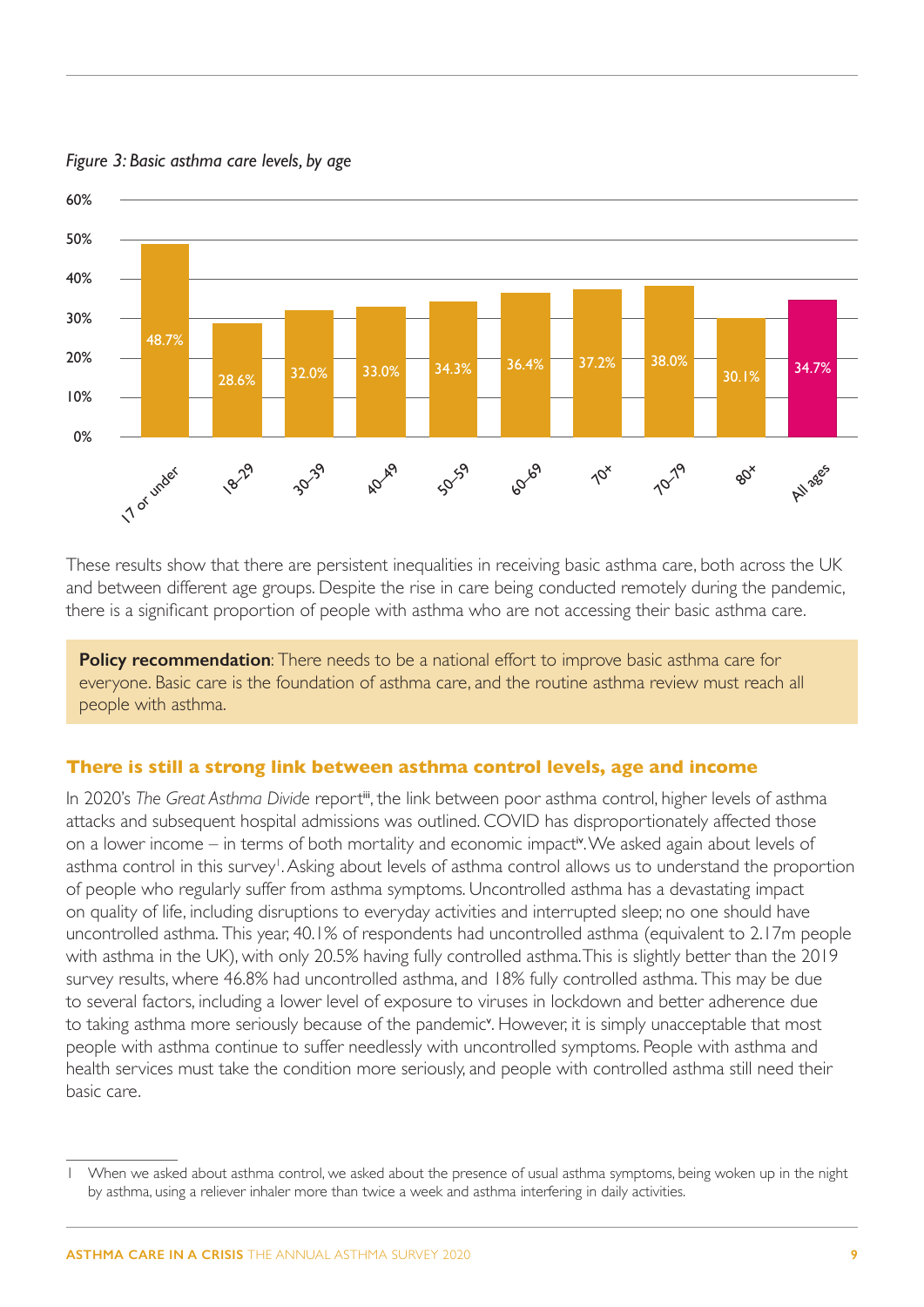

*Figure 4: Asthma control levels, by household income*

This year, the same pattern of people on lower incomes suffering from worse asthma control was present. Over half (51.2%) of people with a household income of below £20,000 suffered from uncontrolled asthma, compared to 28.4% of those in the highest income bracket (household income over £70,000). Our previous research has shown that 50.1% of people with lung conditions saw their income drop due to the COVID pandemic<sup>[vi](#page-21-6)</sup>, and there may be further economic challenges ahead that could exacerbate this problem.

There is a further cause for concern in the age-based differences in asthma control levels. Figure 5 shows that children (those aged 17 or under) have the highest levels of asthma control, with 36.8% having well controlled asthma. However, for adults with asthma, there is an age gradient. Younger adults have poorer controlled asthma than older adults. Poor asthma control means more interruption in one's daily life, and a higher risk of asthma attacks. A lower proportion of those with uncontrolled asthma had a face-to-face annual asthma review (40.1%) than those with controlled asthma (48.7%). This means that 59.2% of people with uncontrolled asthma either had a remote review, or no review at all. This is an estimated 1.28 million people in the UK<sup>[vii](#page-21-7)</sup>. This highlights the scale of the issue, and people with uncontrolled asthma should be prioritised for a face-to-face review, when it is safe for them to do so.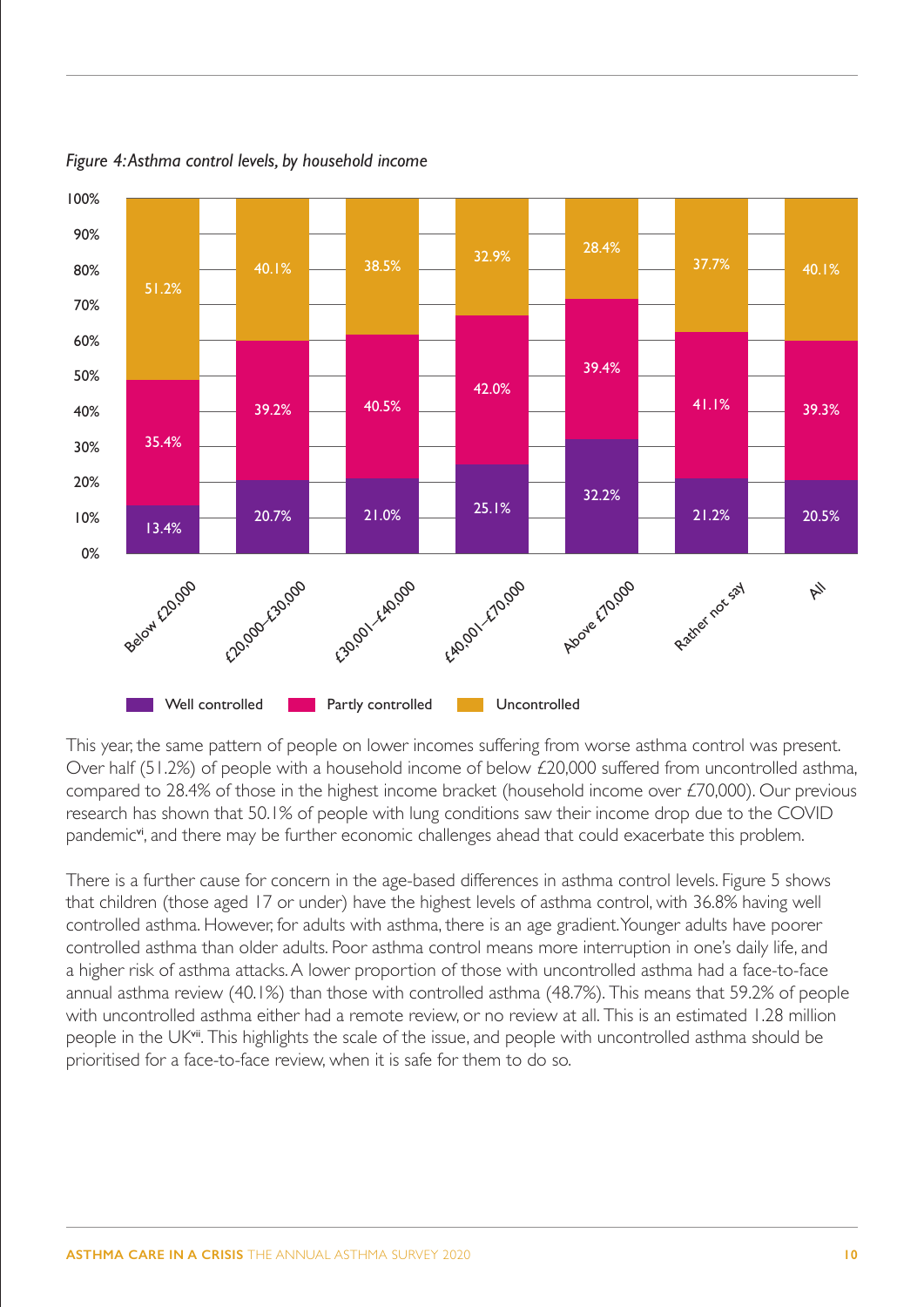

<span id="page-11-0"></span>*Figure 5: Asthma control by age group*

Poor asthma control still affects a significant proportion (40.1%) of people with asthma. For many people with asthma, life during the pandemic has meant a reduction in exposure to many common asthma triggers, with lower pollution levels and lower levels of colds and flu. However, asthma symptoms and the resulting disruption in people's lives are still present. Without addressing this, it will be hard to improve asthma outcomes.

**Policy recommendation**: People with uncontrolled asthma should be prioritised for offering a face-to-face review where they can have their medication optimised, inhaler technique checked and be issued with a written asthma action plan.

#### **How has asthma follow-up care been affected?**

Every year, there are around 75,000 emergency admissions for asthma in the UK<sup>[viii](#page-21-8)</sup>. Every emergency hospital admission for an asthma attack should, according to clinical guidelines<sup>[ix](#page-21-9)</sup>, receive a follow-up appointment within two working days. This is an important step in recovering after emergency admission, and avoiding readmission to hospital. We have asked about whether respondents who had an emergency admission or used unscheduled care (such as an out-of-hours GP) in the past year had received this important appointment, and we have seen little improvement. In the Great Asthma Divide report<sup>[x](#page-21-10)</sup>, we called for better joining up of data between primary and secondary care to help facilitate improved rates of follow-up appointments. In 2020, 33% had a follow-up appointment, compared to 34% in 2019. While maintaining this level of care during unprecedented circumstances is worthy of note, this is still a level far below what we need to see. These crucial appointments need to be prioritised by both clinicians and people with asthma.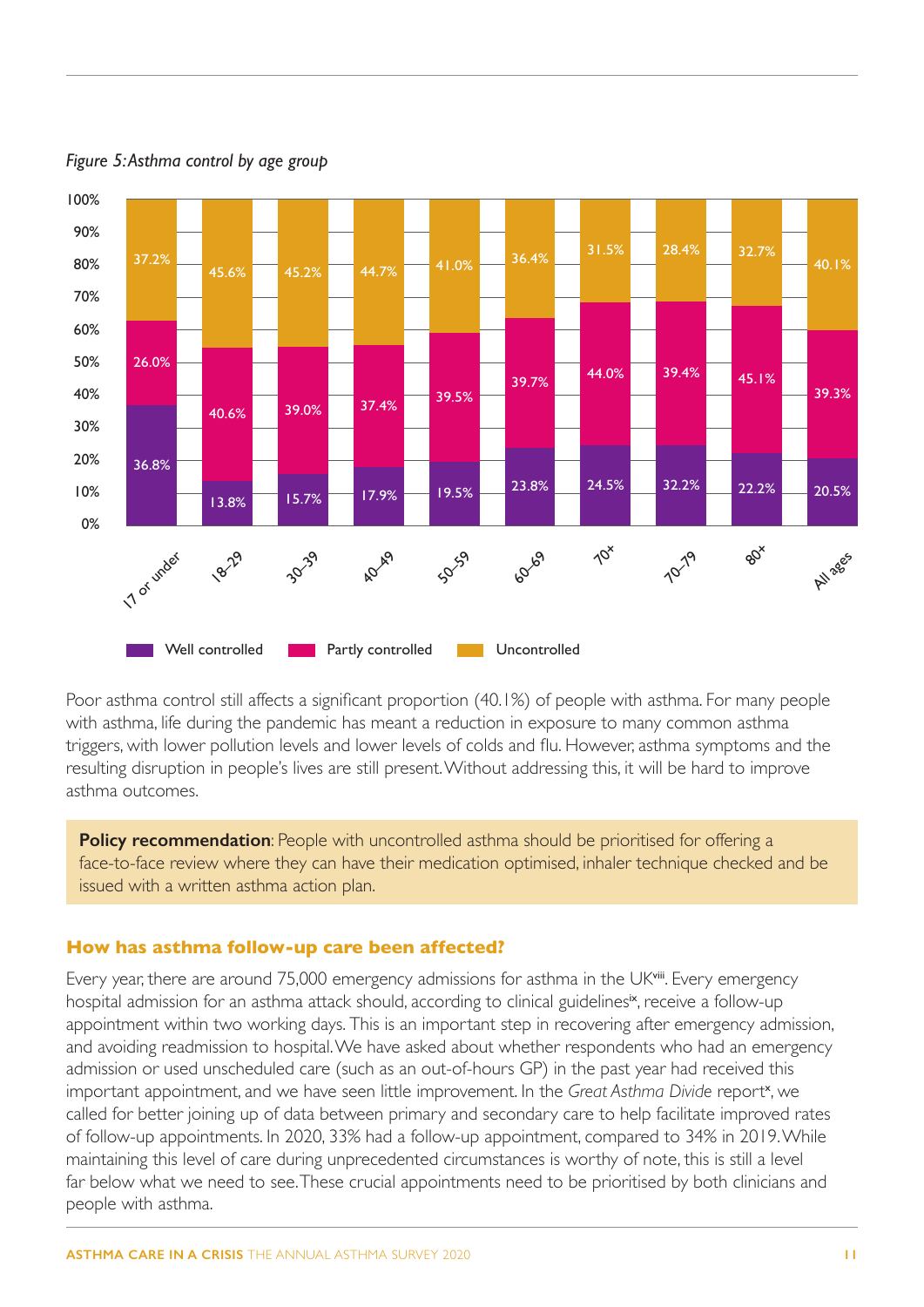

*Figure 6: Did you have a post-admission follow up-appointment within two working days?*

We asked people by what method they had their post-admission follow-up appointment, and there was a marked increase in telephone appointments, with 13.9% of all people admitted (and 42.7% of all follow-up appointments) in 2020 having a telephone appointment for their follow-up, compared to 3.6% (and 10.7% of all follow-up appointments) in 2019. Although the levels of follow-up care within two working days have remained at similar levels, the proportion not receiving a follow-up appointment at all has increased from 43.9% to 47.9%, which is concerning.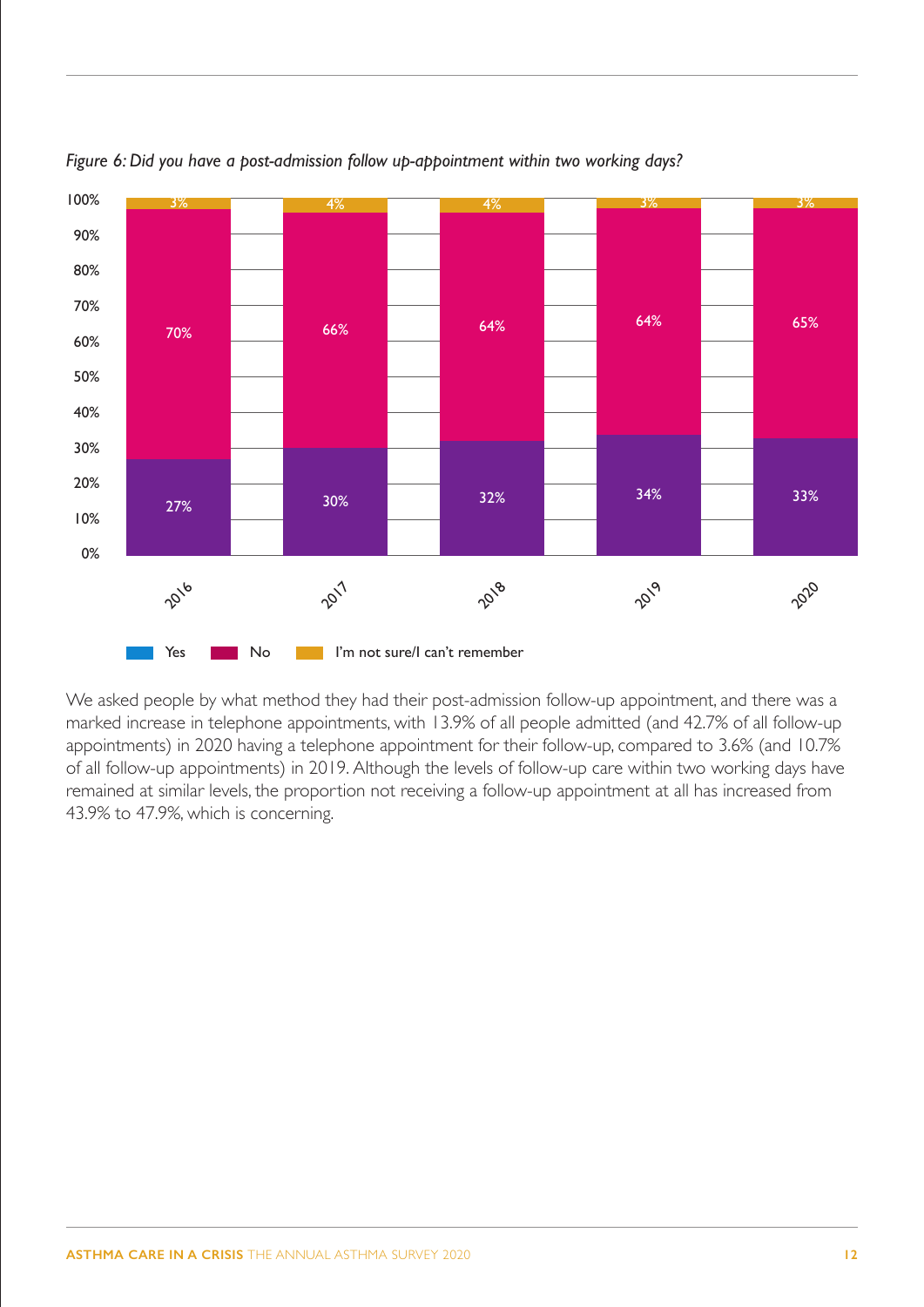

*Figure 7: Method of post-admission follow-up, 2019–20*

This shift to telephone appointments, while maintaining the same level of follow-up care as before the pandemic, shows that this could be a change that could stick post-pandemic. They have the potential to act as a triage for GPs to find out who needs a face-to-face appointment to discuss their admission and ongoing asthma management. It may also prove to be more convenient for people who are recovering from a hospital admission, rather than a face-to-face appointment, and may help improve the levels of follow-up care.

**Policy recommendation:** A renewed drive to ensure the emergency care follow-up happens within two working days after emergency care is received is needed. Ensuring awareness of the importance of this follow-up and being able to make fast-track appointments with GPs – with the potential to do this appointment remotely – are needed.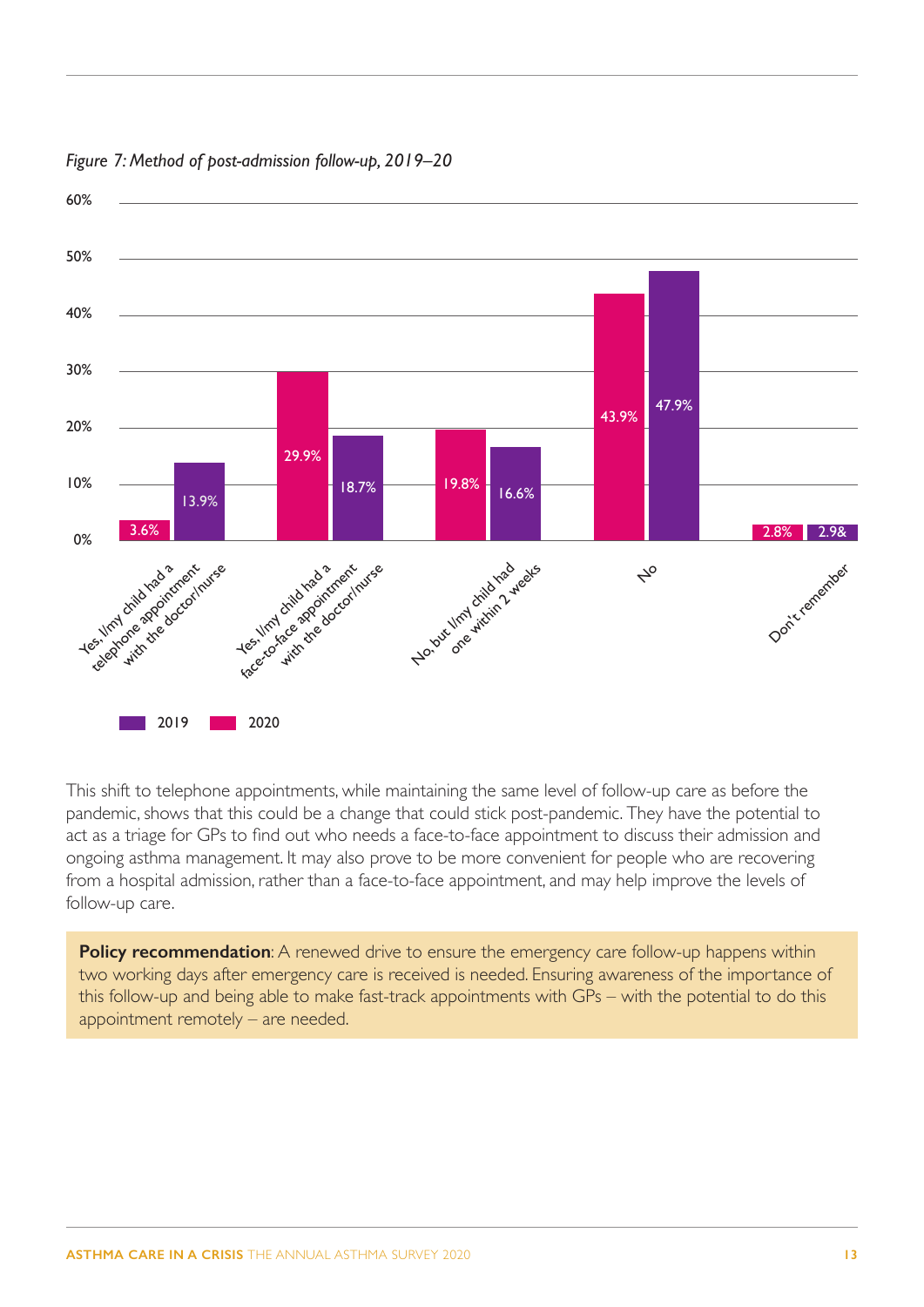# <span id="page-14-0"></span>WHAT CHANGES TO CARE HAVE WE SEEN?

Maintaining levels of basic asthma care to near normal levels during the past year is, in many ways, a remarkable achievement. The NHS worked rapidly to adjust how asthma care was provided, and these changes, such as conducting more care remotely, are reflected in the data. However, there have been some differing outcomes based on how the asthma care was delivered. We asked the 74.3% of people who received an annual asthma review what care they received in their asthma review, and by what method they received this important appointment<sup>2</sup>. Many elements, such as a discussion of asthma symptoms and a discussion about the amount of reliever inhalers prescribed, do not exhibit significant variation. However, as seen in Figure 8, there is considerable variation in the provision of inhaler technique checks by how the annual asthma review was conducted<sup>3</sup>. For those who had a face-to-face consultation, 63.9% had an inhaler technique check conducted, compared to 33.1% who had an annual review done on the phone or via videocall, and just 18.4% of those who had their review done via text message. This variation is why it is particularly important for people with uncontrolled asthma are offered the chance to be seen in a face-to-face appointment, and this is where there is the most evidence for successful inhaler technique checks<sup>[xi](#page-21-11)</sup>. Only 12.3% of people who had a text message annual review discussed and updated their asthma action plan, compared to 37.2% who had a face-to-face appointment. This suggests that although doing routine asthma care remotely has helped keep basic care levels somewhere near what we are used to seeing, it is not always providing the same level of asthma care. There is also variation in the quality of care by method of remote care, with care needed in getting the format right, as well as making sure the person with asthma feel safe and comfortable in discussing their health<sup>[xii](#page-21-12)</sup>. However, there will be variation within each medium of care delivery. Further work will be needed to understand these more granular differences in care, and how to best support healthcare professionals in delivering the same quality of care across different media.

<sup>2</sup> 60.3% (5,310 respondents) of those who had an annual reviews had theirs conducted face to face, 36.6% (3,219 respondents) had theirs conducted over the phone or via videocall, and 2.3% (277 respondents) had theirs conducted via text.

<sup>3</sup> People with asthma can receive inhaler technique checks on other occasions, such as with a pharmacist, or during another asthma appointment. They may also have updated their written asthma action plan at another point, such as after an exacerbation.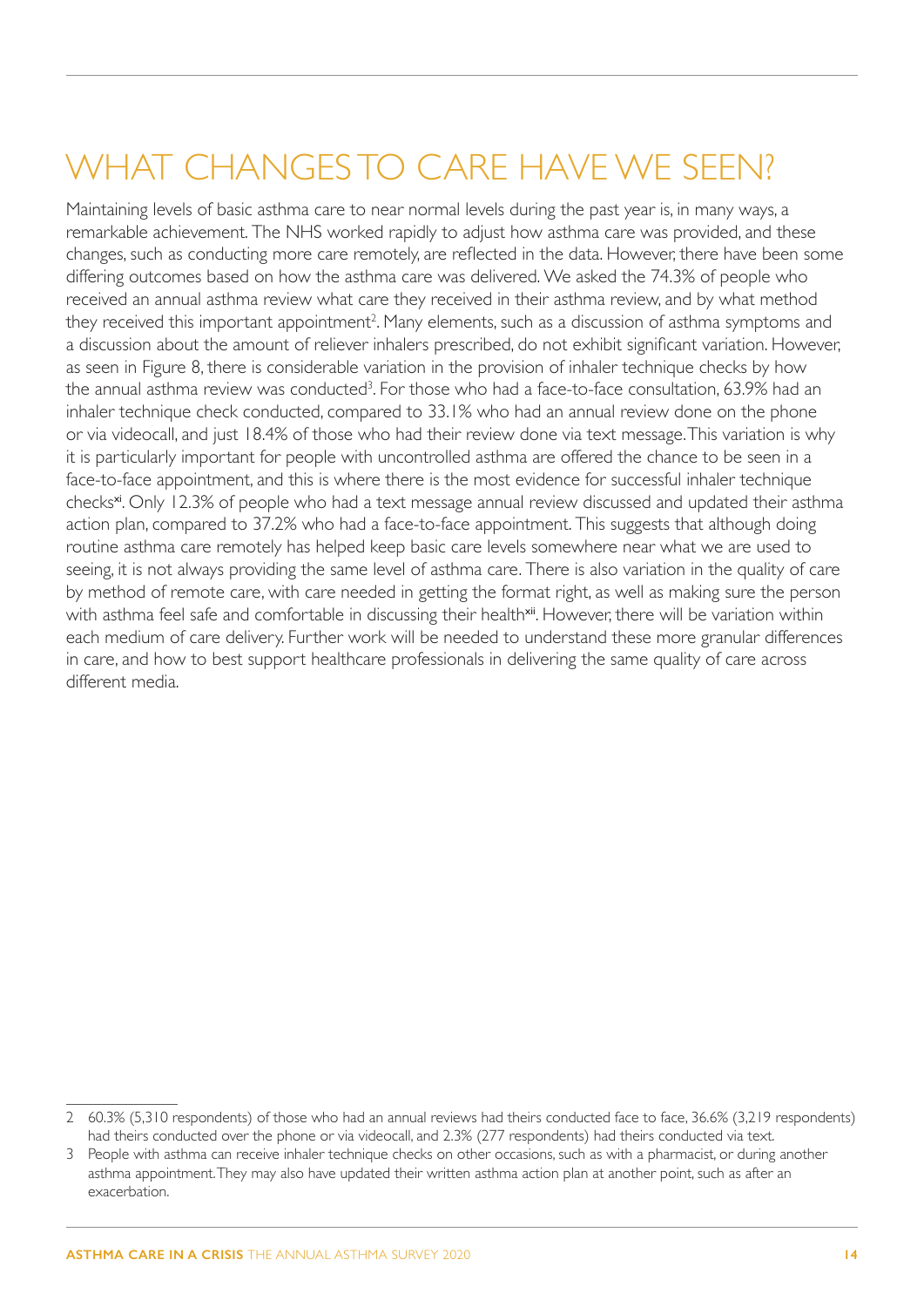

<span id="page-15-0"></span>*Figure 8: Elements of asthma review, by medium*

## **Disruptions in care have had an impact on people's asthma**

During the past year, we have conducted a series of surveys on how people with asthma have coped with living through the pandemic. This has included asking questions about how they have accessed routine care for their asthma, and how it has changed. This research enhances the findings already discussed (and provides a slightly more up-to-date dataset), and will be discussed from this point.

The COVID-19 pandemic caused unprecedented disruption in care across the NHS, and it was no different for people with asthma. As well as primary care appointments being conducted remotely, hospital appointments were also disrupted. However, the picture is more complex than simply replacing face-to-face appointments with remote care. People with asthma have had their regular care cancelled, and have had to adapt to the changing circumstances. Over half (57.2%) of people with asthma had a GP appointment conducted over the phone (and 18% had a hospital appointment conducted over the phone). The pandemic has necessitated an acceleration of efforts to conduct care remotely.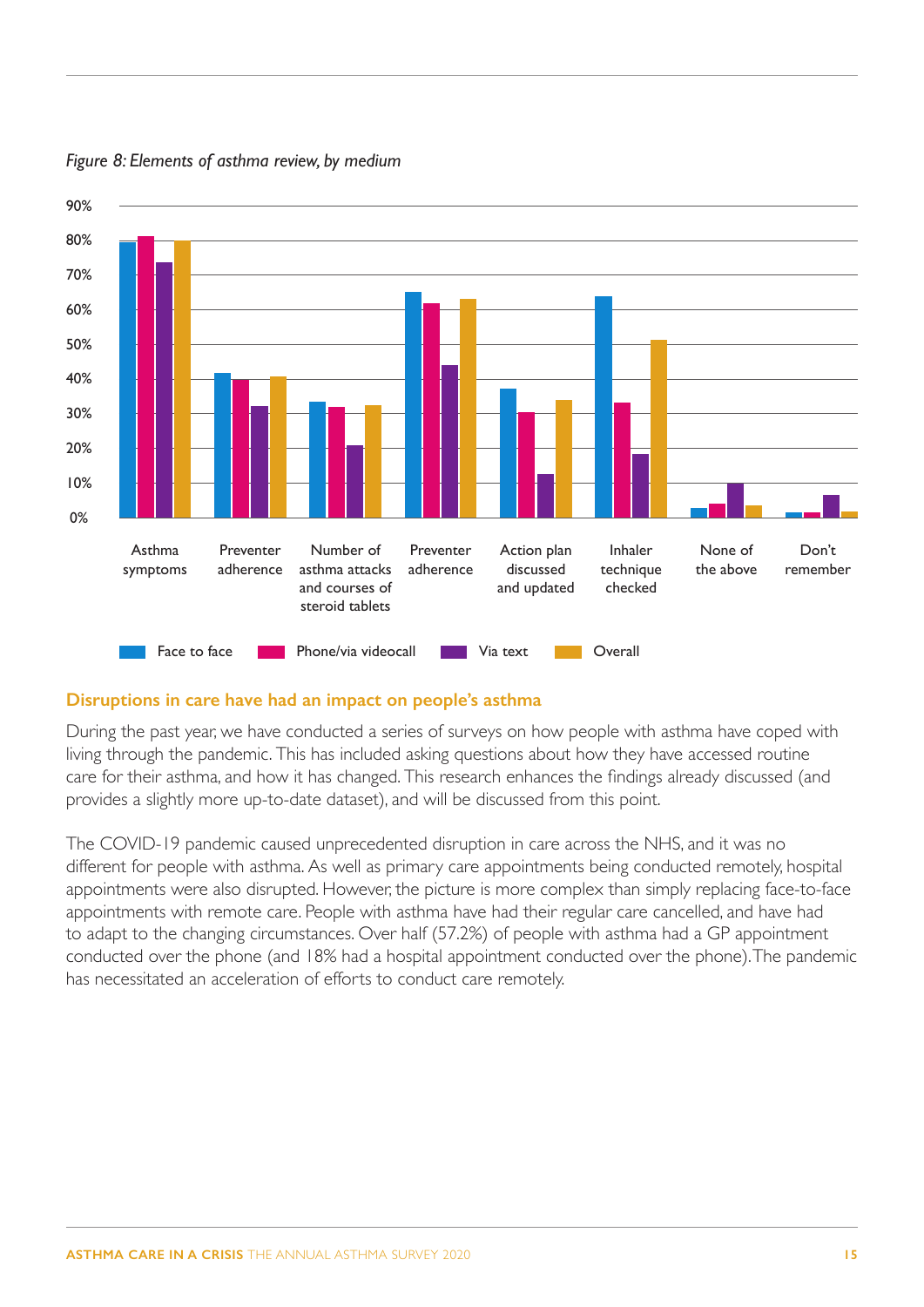| Interruption in care                                                                    | Percentage of<br>respondents affected |
|-----------------------------------------------------------------------------------------|---------------------------------------|
| GP appointment conducted over the phone                                                 | 57.2%                                 |
| Delayed or avoided using my GP                                                          | 27.5%                                 |
| Regular care (e.g. an annual review) for my lung condition at the GP has been cancelled | 22.7%                                 |
| Hospital appointment conducted over the phone                                           | 18.0%                                 |
| I have not been able to get a GP appointment when I tried to book                       | 11.0%                                 |
| Delayed or avoided using hospital outpatients                                           | 7.6%                                  |
| Delayed or avoided using emergency care (ambulance or A&E)                              | 6.7%                                  |
| Regular care for my lung condition at the hospital has been cancelled                   | 4.4%                                  |
| GP appointment conducted via video consultation                                         | 3.2%                                  |
| Hospital appointment conducted via video consultation                                   | $3.1\%$                               |
| Other [free text]                                                                       | 2.2%                                  |
| None of the above                                                                       | 14.1%                                 |

*Table 1: Changes in regular asthma care experienced by people with asthma, October 2020 – March 2021*

The Annual Asthma Survey data showed that remote annual asthma reviews have not always provided the same level of care as face-to-face appointments. When we asked people with asthma who received a remote appointment (by phone and/or by video, for both GP and hospital appointments) if they had received the same level of care, the results showed a mixed picture.

As Figure 9 indicates, nearly half (47.7%) of people with asthma felt the care they received remotely was not of the same quality as a face-to-face appointment. This should be a cause for concern, given the volume of remote appointments conducted, and the potential for this to become a longer term way of conducting care. While the headline figures may show nearly three quarters of people with asthma having an annual asthma review, this shows the importance of understanding feedback from people with asthma on their experience of receiving care for their asthma. People with asthma also told us they would prefer a face-to-face appointment for their annual review. We asked those who had an annual asthma review whether they preferred to have a face-to-face, telephone or text message review, and over three quarters (76.7%) told us that face to face was their preference. When asked for the main reason behind their preference, three quarters (74.9%) of those wanting a face-to-face appointment said it was because they felt more comfortable discussing their asthma in this setting.



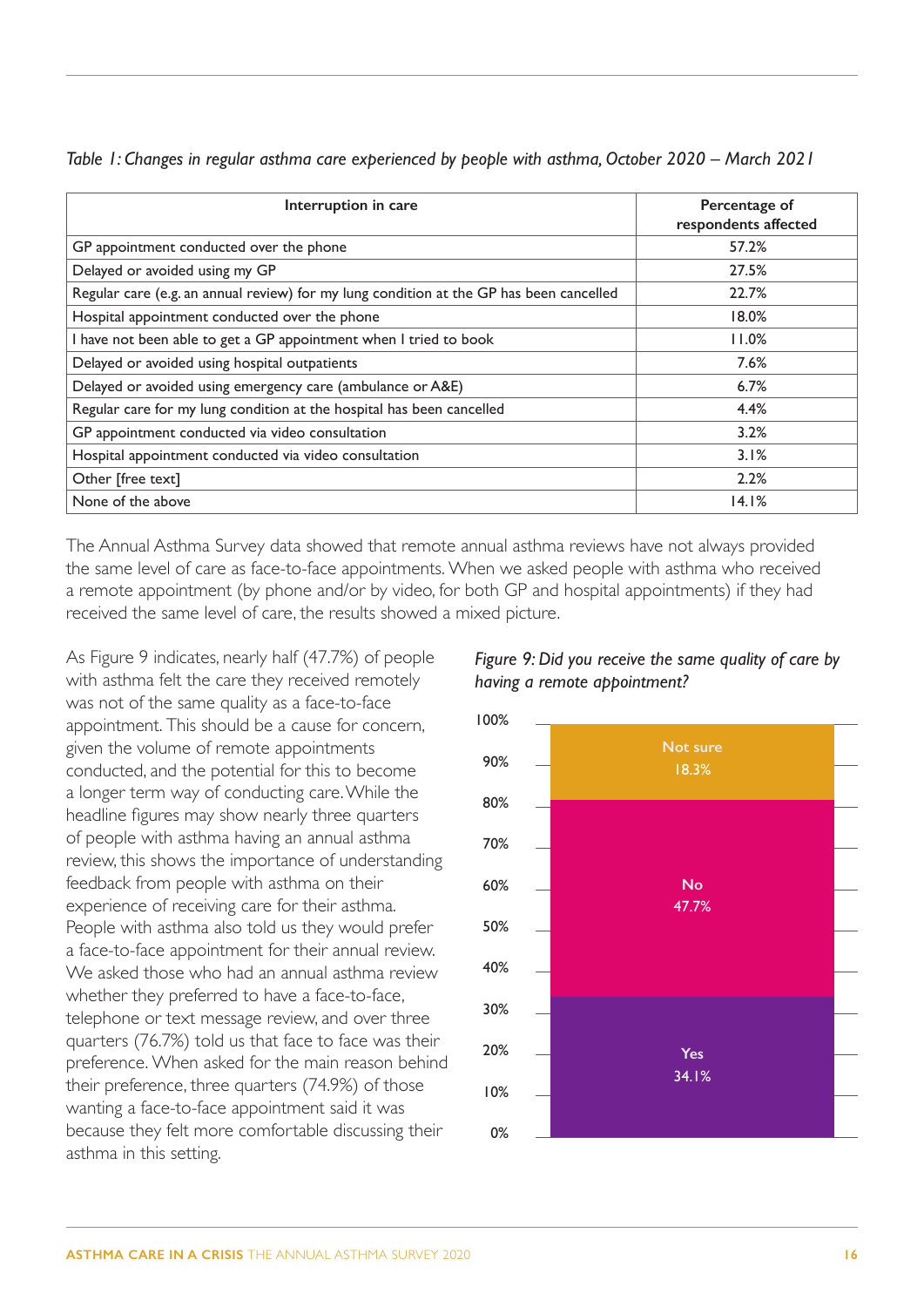Significant numbers of people with asthma have also been avoiding or delaying receiving care from their GP (27.5%), at hospital for an outpatient appointment (7.6%) and even emergency care  $(6.7%)<sup>4,xiii,xiv</sup>$  $(6.7%)<sup>4,xiii,xiv</sup>$  $(6.7%)<sup>4,xiii,xiv</sup>$  $(6.7%)<sup>4,xiii,xiv</sup>$  $(6.7%)<sup>4,xiii,xiv</sup>$ . This should be a wake-up call. When we asked why people with asthma have delayed or avoided essential care, 60.1% of people with asthma told us it was because they 'didn't want to over burden health services', with 61.4% telling us they didn't think it was safe to use health services. There have been significant and largely unavoidable disruptions to NHS care over the past year, but this suggests that there is an underlying unmet need that these adaptations have not addressed. The relationship between people with asthma and the NHS services they are used to using has changed during the pandemic, and confidence needs to be built that people with asthma won't feel like a burden, or feel unsafe, when accessing asthma care.

There are several impacts of this reticence of people with asthma to use NHS services. We asked those who had delayed or avoided care whether this decision had had an impact on their asthma symptoms, and 36.5% of people told us that it did. This is 11.7% of all people with asthma, and, if applied to the asthma population of 5.4 million<sup>[xv](#page-21-15)</sup>, would mean delaying and avoiding care has had a negative impact on the asthma of an estimated 631,800 people in the UK. This data covers winter 2020/21, but our research showed similar behaviour and results in the first months (March–July 2020) of the pandemic<sup>[xvi](#page-22-0)</sup>, so avoiding care – and the subsequent negative impact – has been happening for longer than this period.

Delaying and avoiding care (as well as care being cancelled) has had a negative impact on people's asthma. Coupled with concerns about the variable quality of remote care, it is little surprise that we have seen a drop in basic asthma care levels, and persisting poor levels of asthma control. Once again, we must stress that changes in asthma care were inevitable given the scale of the challenge faced, but understanding the impact and the fallout of these changes is essential to improving care for people with asthma. However, the changes forced by the pandemic mean that there are now more ways to access care than before, which we hope will improve access to care. The necessary speed of this change means there is still work to be done in making sure the quality of care replicates what people with asthma are used to with face-to-face care.

**Policy recommendation:** Confidence in using NHS services needs to be rebuilt among people with asthma. A communications campaign will help people with asthma start to use NHS services as they did pre-pandemic.

<sup>4</sup> This is reflecting in statistics on NHS activity for asthma. Public Health England's *Syndromic Surveillance Summaries* indicate GP appointments for asthma during the coronavirus pandemic have been around 60% of usual levels. Further research also indicates a drop in emergency admissions for asthma in Scotland and Wales.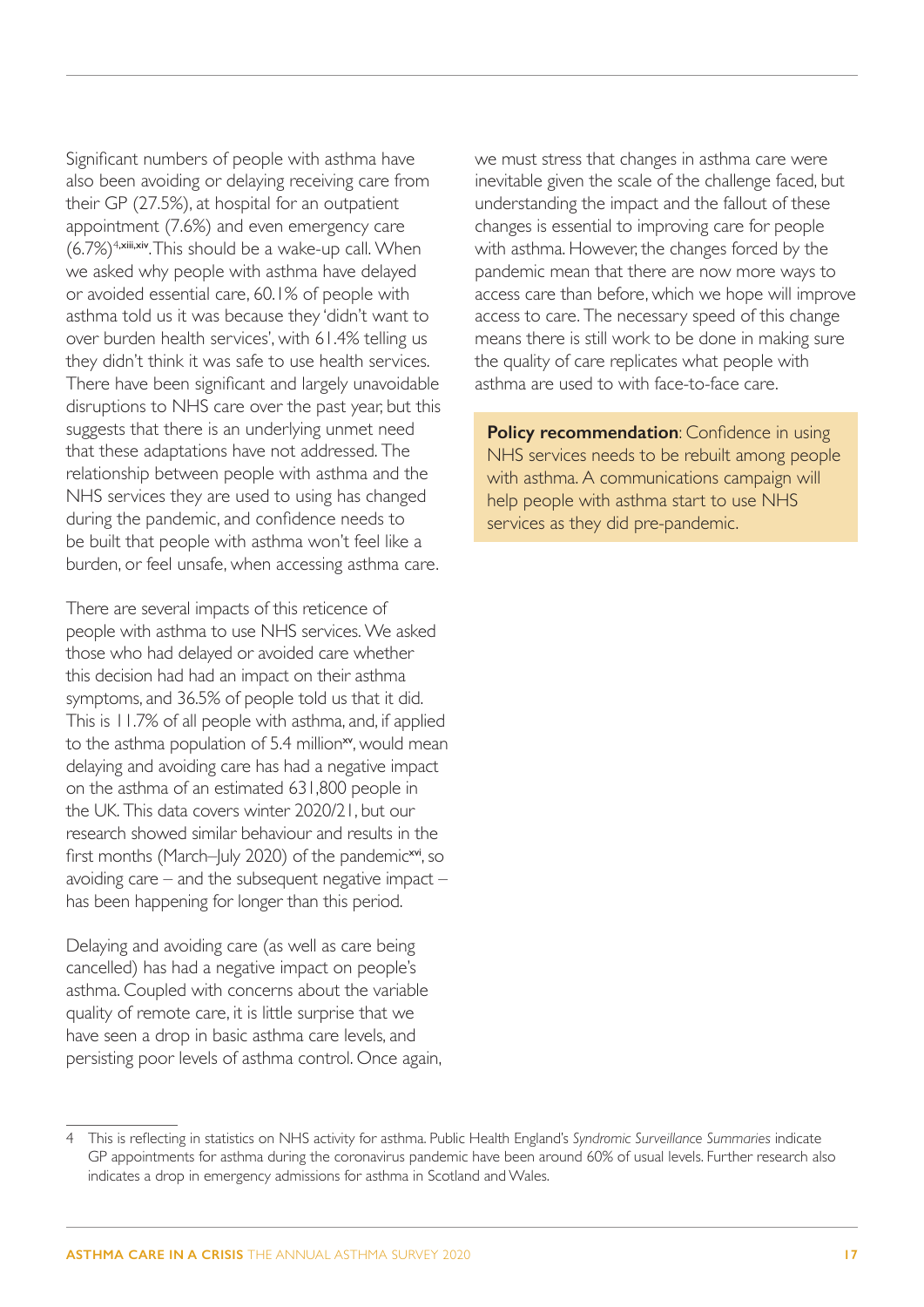## <span id="page-18-0"></span>WHAT CHANGES DO WE NEED TO SFF IN THE FUTURE?

The pandemic has had an enormous toll on people with asthma. Not just in the worry and anxiety associated with living through a time where a respiratory pandemic dominates, but also in their relationship with NHS care for their asthma. The pandemic has made people with asthma less sure about accessing NHS care, and this has had an impact on outcomes. These changes are likely to have a long-term impact in asthma care, and several steps need to be taken to ensure asthma care is not only restored to the levels we saw before the pandemic, but it improves upon those levels. As discussed in the report of the previous edition of this survey, basic asthma care levels were stagnating before the pandemic, and there was acute health inequality in asthma outcomes<sup>[xvii](#page-22-1)</sup>. These recommendations aim to improve basic asthma care levels, and to improve levels of asthma control.

## **Basic care and follow-up appointment levels must be improved**

The pandemic has necessitated the increase of routine asthma care done remotely. In 2020, we called for investment in technology to allow digital asthma reviews<sup>[xviii](#page-22-2)</sup>, and the pandemic has accelerated this capability. This rapid change has been crucial in maintaining basic care levels at similar levels to previous years. However, patient experience of this change has been mixed, with 47.7% of those who have had a remote appointment telling us they did not think they received the same quality of care, and levels of inhaler technique checks being lower in remote asthma review appointments than in face-to-face appointments. There is also some evidence that the majority of those who have shielded during the pandemic have valued the option to have remote GP or hospital care<sup>[xix](#page-22-3)</sup>. Face-to-face care also remains of huge importance to GPs<sup>[xx](#page-22-4)</sup>. However, the convenience of remote care will appeal to some. It has the potential to improve

access to care for people who do not wish to attend a face-to-face appointment. Post-pandemic, improving patient choice in appointment method is desirable. Further research is also needed into what appointments would be best conducted remotely and which need a face-to-face appointment, and which methods are most clinically appropriate for the intervention needed. For instance, checking inhaler technique<sup>5,[xxi](#page-22-5)</sup>, changing prescriptions and conducting diagnostic tests may be best done face to face – but a phone call (or video call) may be desirable in some circumstances, and increase access to care. People with asthma also told us that face-toface annual reviews were their preference. Indeed, a higher proportion of those with uncontrolled asthma (80.1%) told us they preferred a face-to-face appointment, compared to those with controlled asthma (72.1%). Remote care is likely to stay, and the NHS needs to work out how to make this care safe, high quality and providing an excellent patient experience. **People with uncontrolled asthma should be prioritised for a face-to-face review where they can have their medication optimised, inhaler technique checked and be issued with a written asthma action plan**. Remote appointments have helped maintain levels of post-admission follow-up appointments. However, with only 33.5% having a follow-up within two working days, the importance of this appointment needs to be restated.

## **Better data can help improve asthma control**

The data presented in this report on asthma control levels should be a wake-up call. The uneven identification of people with asthma who were advised to shield in 2020, and of who was eligible for the COVID vaccine in 2021, highlighted the importance of GP practices being able to stratify their asthma list by severity and clinical need. We

<sup>5</sup> The Taskforce for Lung Health has produced a position paper on best practice for providing remote inhaler technique checks.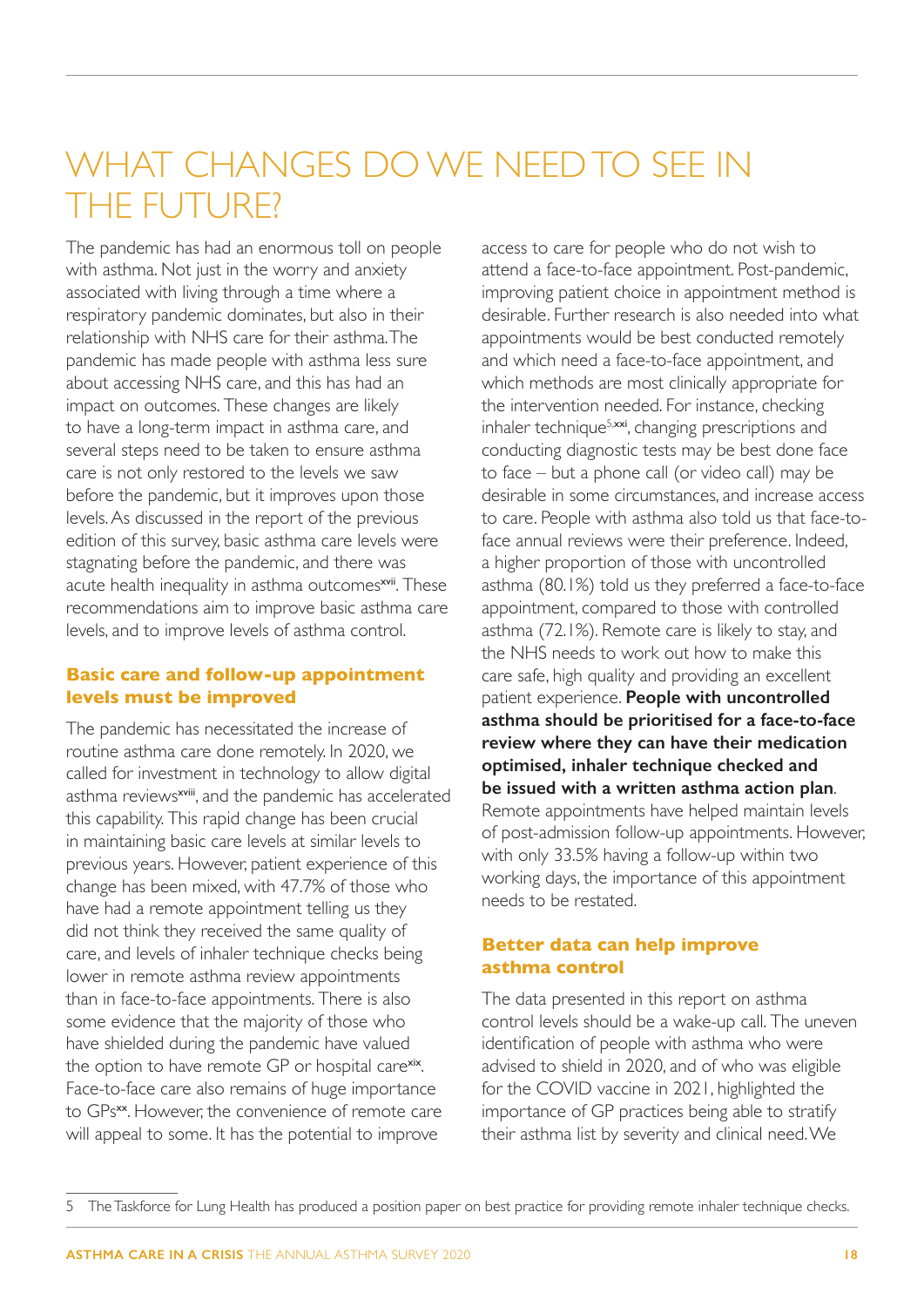<span id="page-19-0"></span>know that 40.1% of survey respondents have uncontrolled asthma, which means that their symptoms are present regularly, and their lives are disrupted by their asthma. Addressing these levels will need improved use of data in identifying which people are in urgent need of a review. It will also need improved data infrastructure, including better coding and the joining up of data<sup>xxii</sup>. We also welcome the introduction of enhanced Quality and Outcomes Framework (QOF) indicators in England, which will help with this identification. Data will be collected on the level of asthma control. the number of exacerbations, whether an inhaler technique check was conducted and the presence of a written asthma action plan<sup>[xxiii](#page-22-6)</sup>. Being able to systematically identify those with uncontrolled asthma who are most in need of an intervention (such as a face-to-face annual review) will help efforts to reach people with asthma who have been avoiding care during the pandemic, and help improve levels of asthma control.

## **Confidence needs to be rebuilt in people with asthma in NHS care**

In our September 2020 report *Recovery and reset*  for respiratory<sup>[xxiv](#page-22-7)</sup>, we noted the changed relationship between people with lung conditions and NHS services. The subsequent data from this research has further underlined this – people with asthma have been reticent, for very understandable reasons, to use NHS services in the way they did before the pandemic. In this report, we called for NHS England and the devolved administrations to launch a communications campaign to tell people with lung conditions that NHS services were open, and to access them if they were having an exacerbation. Since this report's publication, we have not seen such a campaign, and we restate this call. The experiences of people with asthma during winter 2020/21 have made it more urgent. A concerted effort is needed to rebuild confidence in people with asthma that the threat of coronavirus within NHS services is no longer present, and that there is enough capacity in the NHS for people with asthma to access the care they need (and are entitled to) without feeling like a burden. While

we expect forms of remote care to stay after the pandemic, more support will be needed for people with asthma to navigate remote consultations and changes to their care, along with support and training for healthcare professionals in conducting this care.

## **A looming challenge**

This report has also noted the impact of delayed care on people with asthma. Over the next couple of years, the NHS will have to address a looming backlog, including what can be quantified, such as numbers on a waiting list, and the harder-to-estimate number of people who have avoided care, and may look to address their asthma when they are comfortable it is safe for them to do so. Both of these problems show deleterious effects on asthma symptoms. To meet this challenge, **a plan is needed to address this backlog** and ensure that people with asthma are not faced with long waits for the care they need. Before the pandemic, there was an unmet need for referrals for people with severe asthma, with only 18% of adults with possible difficult and severe asthma getting referred for specialist treatment in line with clinical guidelines<sup>[xxv](#page-22-8)</sup>. We know that an estimated 3,399 people with lung conditions have missed out on referrals each week during the pandemic in England<sup>[xxvi](#page-22-9)</sup>, with a significant proportion of this group being people with asthma. People with asthma should not be at the back of the queue for the care they need, and the NHS needs to plan to address the backlog.

This section has offered some solutions for the coming year to improve basic asthma care. Improving basic asthma care and levels of asthma control proved a huge challenge in the years before COVID, and the past year will provide an added challenge. It will need a concerted effort from people with asthma, healthcare professionals and clinical leaders to deliver these calls.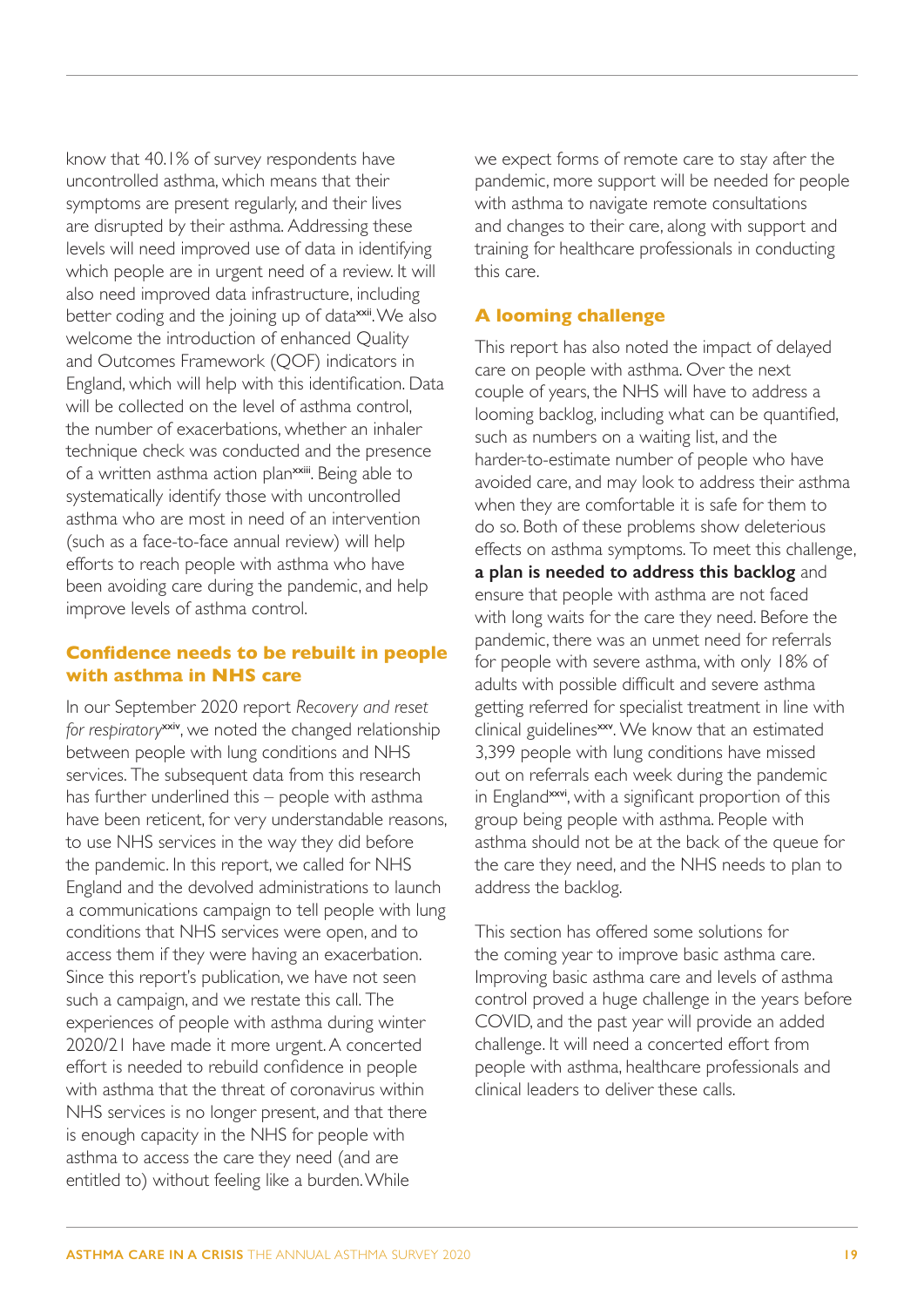# <span id="page-20-0"></span>**CONCLUSIONS**

This has been an incredibly difficult year for people with asthma. As well coping with the threat of COVID-19, the anxiety and the mental health challenges of living under lockdown and the economic impact of the past year, people with asthma have also had their care disrupted. Despite this disruption, asthma care has maintained levels close to what we have seen in previous years. Regrettably, this was not good enough then, and it is not good enough now. Both healthcare professionals and people with asthma have reacted to the disruption by adapting quickly. The past year has necessitated changes in care delivery, and although introduced at pace in challenging circumstances, there is much to learn about how this can inform future care delivery. Despite concern about replicating the quality of face-to-face care, people with asthma have had to embrace having care done remotely. However, basic asthma care

levels have dropped by five percentage points. This means that an estimated 3.53 million people with asthma in the UK are not receiving basic asthma care. From 2013 (the first year of this survey) to 2018, we saw sustained, if modest, increases in the levels of basic asthma care, with a stagnation last year. People with asthma deserve to receive this most basic level of care. Next year's survey will still cover care during COVID restrictions, but we hope to see improvements in these basic care levels as the NHS and people with asthma move forward. Learnings from the enforced changes in care since March 2020, and the recovery after the pandemic, offer a chance to reimagine how asthma is managed, and how people with asthma interact with NHS services. We also hope to see those most at risk of an asthma attack seen face to face, and that everyone receives good quality basic care, either remotely or face to face.

This research was conducted and analysed by, and the report was written by Andrew Cumella, Senior Analyst at the Asthma UK and British Lung Foundation Partnership.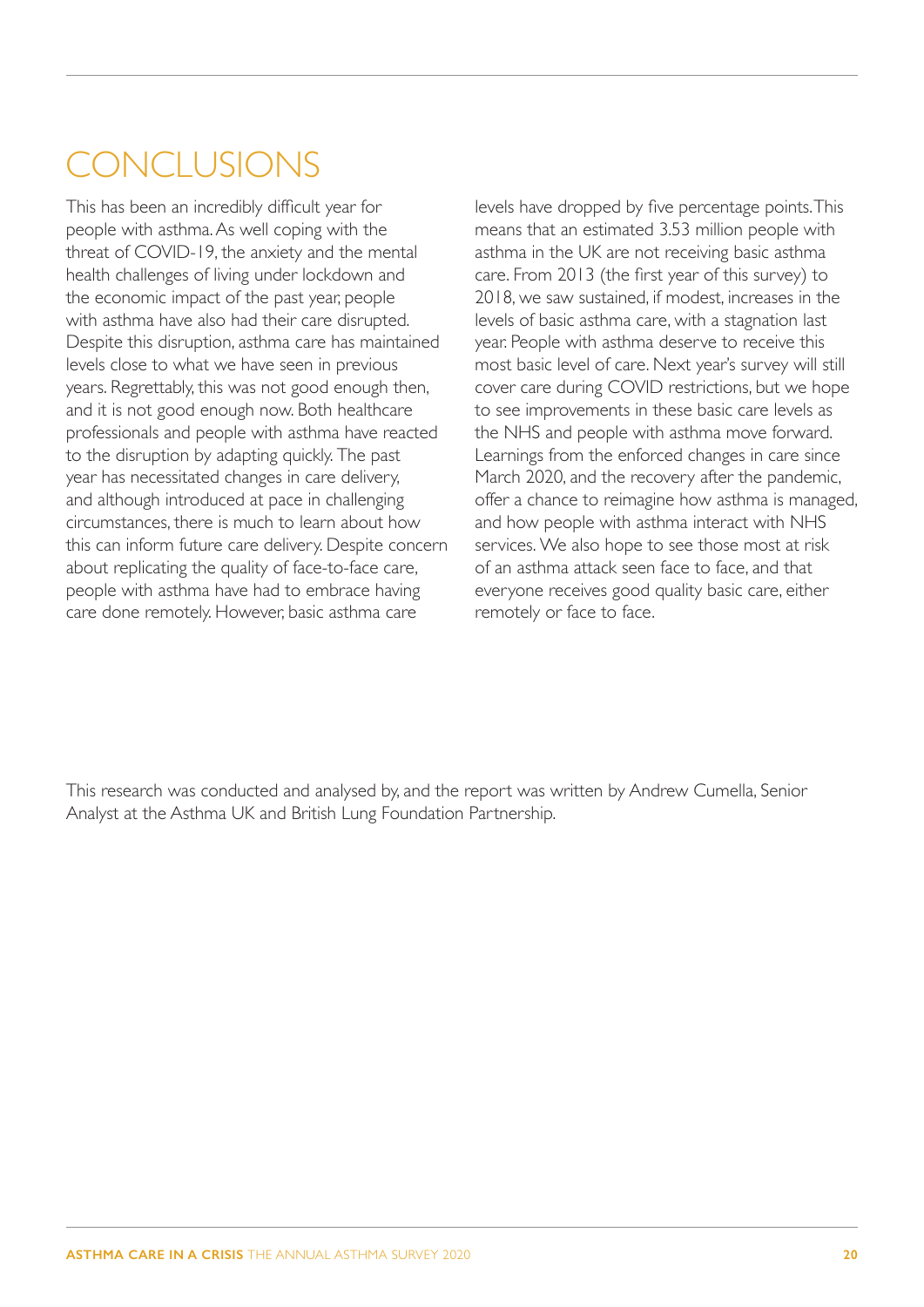## <span id="page-21-0"></span>APPENDIX A: REFERENCES

- <span id="page-21-1"></span>i. Renwick, L. 2018. *The reality of asthma care in the UK: Annual Asthma Survey 2018 report*. Asthma UK. Accessed **[here](https://www.asthma.org.uk/578f5bcf/globalassets/get-involved/external-affairs-campaigns/publications/annual-asthma-care-survey/annual-asthma-survey-2018/asthmauk-annual-asthma-survey-2018-v7.pdf)** (April 2021).
- <span id="page-21-2"></span>ii. Cumella, A. 2020. *The Great Asthma Divide: The Annual Asthma Survey 2019*. Asthma UK. Accessed **[here](https://www.asthma.org.uk/58a0ecb9/globalassets/campaigns/publications/The-Great-Asthma-Divide.pdf)** (April 2021).
- <span id="page-21-3"></span>iii. Cumella, A. 2020. *The Great Asthma Divide: The Annual Asthma Survey 2019*. Asthma UK. Accessed **[here](https://www.asthma.org.uk/58a0ecb9/globalassets/campaigns/publications/The-Great-Asthma-Divide.pdf)** (April 2021).
- <span id="page-21-4"></span>iv. Whitehead, M., Taylor-Robinson, D. 2021. *Poverty, health, and covid-19*. BMJ 2021;372:n376. Accessed **[here](https://www.bmj.com/content/372/bmj.n376)** (April 2021).
- <span id="page-21-5"></span>v. Skene, I. P., Pfeffer, P. E. 2021. *Improved asthma control during the COVID-19 pandemic: are there lessons to be learned?* Thorax. doi: 10.1136/thoraxjnl-2021-216930. Accessed here (April 2021).
- <span id="page-21-6"></span>vi. Farrington-Douglas, J., Cumella, A. 2020. *Five headlines from our summer COVID-19 survey*. Asthma UK. Accessed **[here](https://thorax.bmj.com/content/early/2021/04/08/thoraxjnl-2021-216930)** (April 2021).
- <span id="page-21-7"></span>vii. Estimate from Health surveys. (Health survey for England, 2001; Scottish Health survey, 2003; Welsh Health survey, 2005/06; Northern Ireland Health and Wellbeing survey, 2005/06.). Accessed **[here](https://ukdataservice.ac.uk)**.
- <span id="page-21-8"></span>viii. Data via bespoke requests from NHS Digital (England), ISD Scotland, NHS Wales and Department of Health (Northern Ireland).
- <span id="page-21-9"></span>ix. National Institute for Health and Care Excellence. 2021. *Asthma: Quality statement 4: Follow up by general practice after emergency care*. Accessed **[here](https://www.nice.org.uk/guidance/qs25/chapter/Quality-statement-4-Follow-up-by-general-practice-after-emergency-care)** (April 2021).
- <span id="page-21-10"></span>x. Cumella, A. 2020. *The Great Asthma Divide: The Annual Asthma Survey 2019*. Asthma UK. Accessed **[here](https://www.asthma.org.uk/58a0ecb9/globalassets/campaigns/publications/The-Great-Asthma-Divide.pdf)** (April 2021).
- <span id="page-21-11"></span>xi. Renwick, L. Murphy, A. d'Ancona, G. 2021. *Taskforce for Lung Health position paper on optimising inhaler technique remotely*. Accessed **[here](https://cdn.shopify.com/s/files/1/0221/4446/files/Position_paper_on_optimising_inhaler_technique_remotely_FINAL.pdf?v=1615466185&_ga=2.115147524.2026107708.1617786102-279116017.1585145834)** (April 2021).
- <span id="page-21-12"></span>xii. Healthwatch. 2020. *The doctor will zoom you now*. Accessed **[here](https://www.healthwatch.co.uk/blog/2020-07-27/doctor-will-zoom-you-now)** (April 2021).
- <span id="page-21-13"></span>xiii. Davies, G. A., Alsallakh, M. A., Sivakumaran, S., Vasileiou, E., Lyons, R, A., Robertson, C., Sheikh, A. 2021. *Impact of COVID-19 lockdown on emergency asthma admissions and deaths: national interrupted time series analyses for Scotland and Wales*. Thorax. Accessed **[here](https://thorax.bmj.com/content/early/2021/02/11/thoraxjnl-2020-216380?rss=1)** (April 2021).
- <span id="page-21-14"></span>xiv. Public Health England. 2021. *GP in-hours: weekly bulletins*. Accessed **[here](https://www.gov.uk/government/publications/gp-in-hours-weekly-bulletins-for-2021)** (April 2021).
- <span id="page-21-15"></span>xv. Estimate from Health surveys. (Health survey for England, 2001; Scottish Health survey, 2003; Welsh Health survey, 2005/06; Northern Ireland Health and Wellbeing survey, 2005/06.)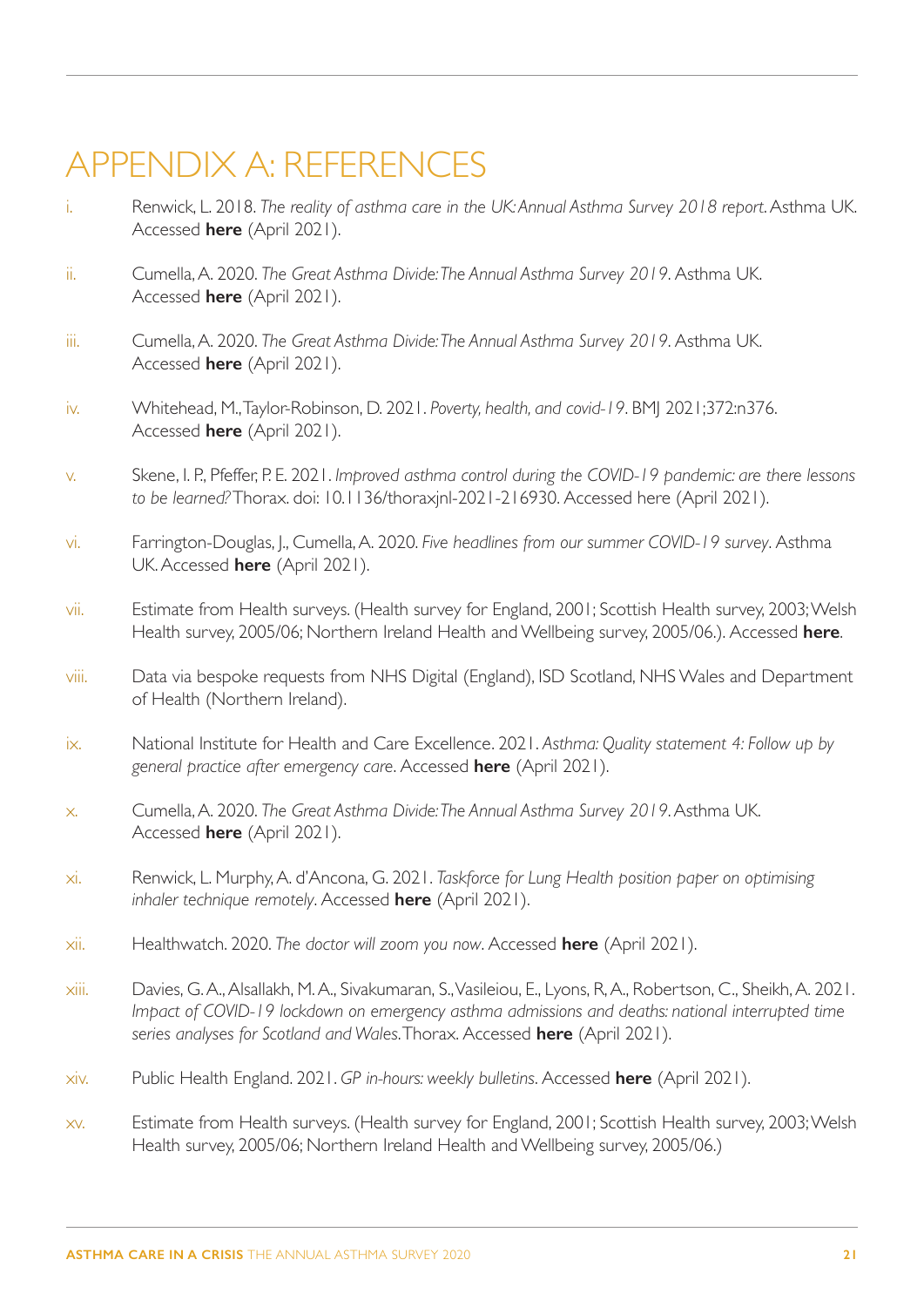- <span id="page-22-0"></span>xvi. Farrington-Douglas, J., Cumella, A. 2020. *Five headlines from our summer COVID-19 survey*. Asthma UK. Accessed **[here](https://www.asthma.org.uk/support-us/campaigns/campaigns-blog/five-survey-headlines/)** (April 2021).
- <span id="page-22-1"></span>xvii. Cumella, A. 2020. *The Great Asthma Divide: The Annual Asthma Survey 2019*. Asthma UK. Accessed **[here](http://ukdataservice.ac.uk/)** (April 2021).
- <span id="page-22-2"></span>xviii. King, J., Whittamore, A. 2020. *Digital Asthma: Re-imagining primary care*. Asthma UK. Accessed **[here](https://www.asthma.org.uk/support-us/campaigns/publications/digital-asthma/)** (April 2021).
- <span id="page-22-3"></span>xix. Office for National Statistics (ONS). 2021. *Coronavirus and clinically extremely vulnerable people in England*. Accessed **[here](https://www.ons.gov.uk/peoplepopulationandcommunity/healthandsocialcare/conditionsanddiseases/datasets/coronavirusandclinicallyextremelyvulnerablepeopleinengland)** (April 2021).
- <span id="page-22-4"></span>xx. Campbell, D. 2021. *GPs prefer to see patients face to face, says UK family doctors' leader*. The Guardian. Accessed **[here](https://www.theguardian.com/society/2021/mar/28/gps-prefer-to-see-patients-face-to-face-says-uk-family-doctors-leader)** (April 2021).
- <span id="page-22-5"></span>xxi. Renwick, L., Murphy, A., d'Ancona, G. 2021. *Taskforce for Lung Health position paper on optimising inhaler technique remotely*. Accessed **[here](https://cdn.shopify.com/s/files/1/0221/4446/files/Position_paper_on_optimising_inhaler_technique_remotely_FINAL.pdf?v=1615466185&_ga=2.115147524.2026107708.1617786102-279116017.1585145834)** (April 2021).
- xxii. The Asthma UK and British Lung Foundation Partnership. 2021. *Recovery and reset for respiratory: restoring and improving basic care for people with lung disease*. Accessed **[here](https://www.asthma.org.uk/283059c7/globalassets/campaigns/publications/restarting-basic-care-final.pdf)** (April 2021).
- <span id="page-22-6"></span>xxiii. NHS England. 2020. *2020/21 General Medical Services (GMS) contract Quality and Outcomes Framework (QOF): Guidance for GMS contract 2020/21 in England*. Accessed here (April 2021).
- <span id="page-22-7"></span>xxiv. The Asthma UK and British Lung Foundation Partnership. 2021. Recovery and reset for respiratory: restoring and improving basic care for people with lung disease. Accessed **[here](https://www.england.nhs.uk/coronavirus/wp-content/uploads/sites/52/2020/03/C0713-202021-General-Medical-Services-GMS-contract-Quality-and-Outcomes-Framework-QOF-Guidance.pdf)** (April 2021).
- <span id="page-22-8"></span>xxv. Cumella, A., Renwick, L. 2019. *Living in limbo: the scale of unmet need in difficult and severe asthma*. Asthma UK. Accessed **[here](https://www.asthma.org.uk/support-us/campaigns/publications/living-in-limbo/)** (April 2021).
- <span id="page-22-9"></span>xxvi. Taskforce for Lung Health. 2020. *Patients needing urgent care for lung conditions saw referrals drop by as much as 70% during lockdown*. Accessed **[here](https://www.blf.org.uk/taskforce/get-in-touch/media/patients-needing-urgent-care-for-lung-conditions)** (April 2021).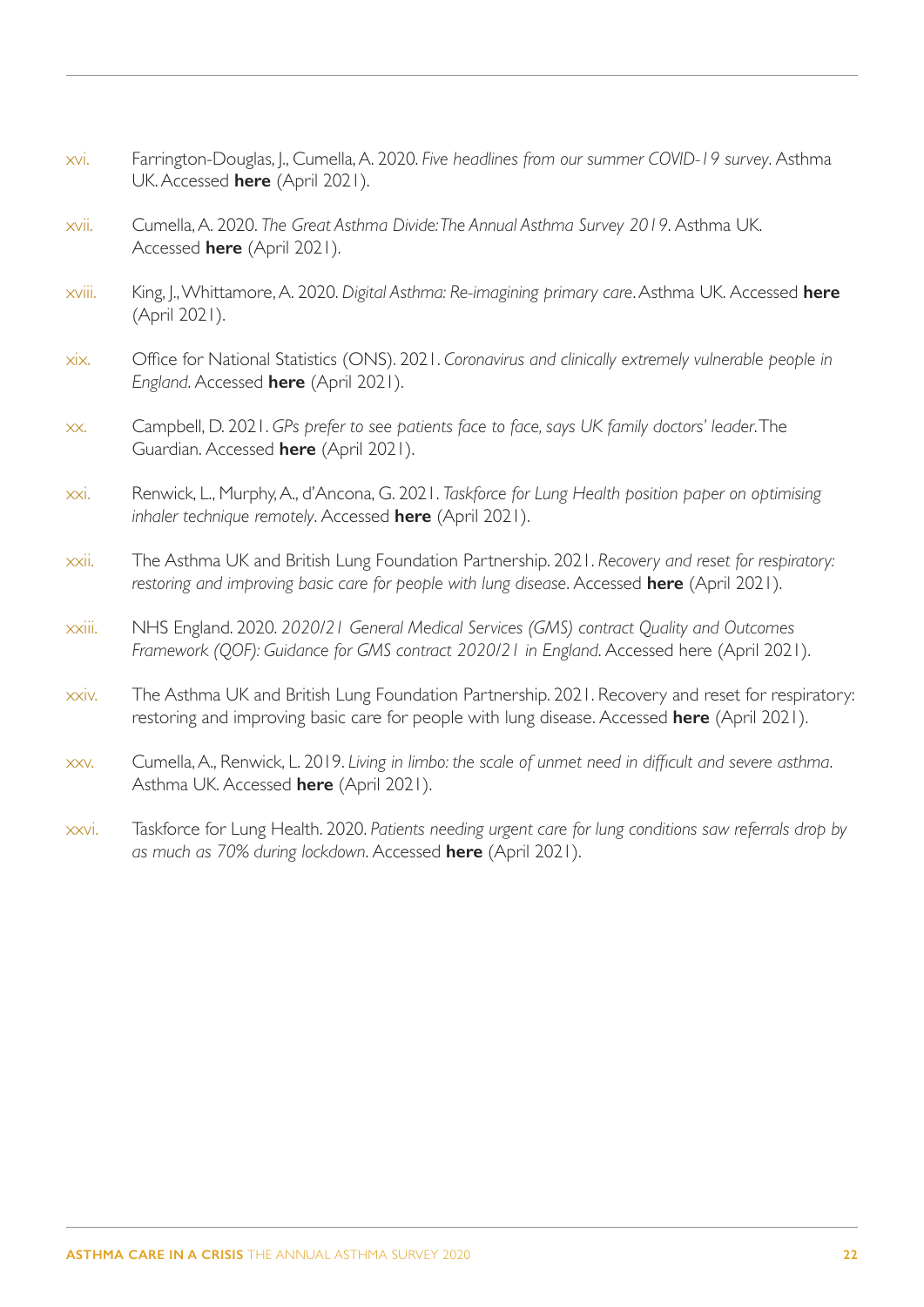## <span id="page-23-1"></span><span id="page-23-0"></span>APPENDIX B: SURVEY QUESTIONS

These are the questions from the Annual Asthma Survey used to gain the survey results used in this report.

- 1. Where do you live?
	- a. England
	- b. Northern Ireland
	- c. Scotland
	- d. Wales
- 2. What is your gender?
	- a. Male
	- b. Female
	- c. Other
- 3. Are you, or the person you are completing the survey for:
	- a. 17 or under
	- b. 18–29
	- $c \sqrt{30-39}$
	- d. 40–49
	- e. 50–59
	- f. 60–69
	- g. 70–79
	- h. 80+
- 4. Please tell us the total annual income of your household (before tax and deductions, but including benefits/allowances)?
	- a. Below £20,000
	- b.  $£20,000 £30,000$
	- c.  $£30,001 £40,000$
	- d.  $f40,001 f70,000$
	- e. Above £70,000
	- f. Rather not say
- 5. In the last four weeks have you/your child had any usual asthma symptoms such as cough, wheeze, chest tightness or shortness of breath **during the day**, more than twice a week?
	- a. Yes
	- b. No
	- c. Don't remember
- 6. In the last four weeks, have you or your child been woken up during the night because of your/their asthma?
	- a. Yes
	- b. No
	- c. Don't remember
- 7. In the last four weeks have you or your child needed to use your/their reliever inhaler more than twice a week?
	- a. Yes
	- b. No
	- c. Don't remember
- 8. In the last four weeks, has your or your child's asthma interfered with usual daily activities, for example performing work/housework or going to school/activities?
	- a. Yes
	- b. No
	- c. Don't remember
- 9. Do(es) you/your child currently have a written action plan for managing your/their asthma to help understand when symptoms are getting worse and what to do about it?
	- a) Yes
	- b) No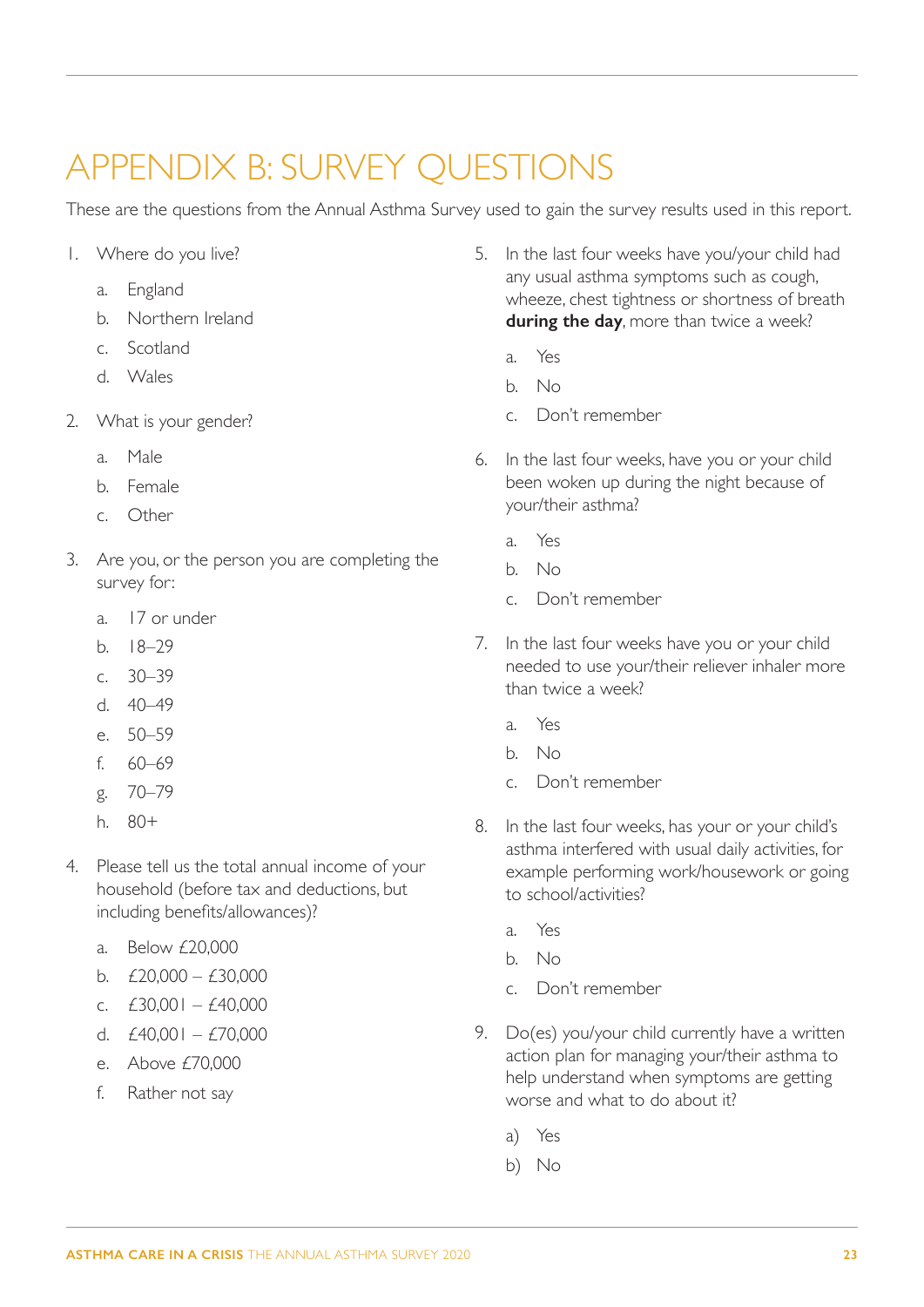- 10. Have you/child had a planned review or planned check-up (sometimes called your annual review) of your asthma with your doctor or nurse in the last year?
	- a. Yes face to face
	- b. Yes over the phone
	- c. Yes online (i.e. via videocall, online or text)
	- d. No
	- e. Not sure
- 11. How would you prefer to have your annual asthma review?
	- a. Face to face
	- b. Over the phone or via videocall
	- c. Online (or by text only)
	- d. Not sure
- 12. For what reasons would you prefer to have your annual asthma review at this setting?
	- a. It is more convenient for me
	- b. I think it is safer
	- c. I feel more comfortable discussing my asthma in this setting
	- d. Other
- 13. Thinking of your/child's last planned asthma review (sometimes called your annual review), which of the following happened? *Tick all that apply*
	- a. I was asked about my asthma symptoms (e.g. if your asthma wakes you at night or interferes with your usual activities)
	- b. I was asked how many reliever inhalers I have used in the last year
	- c. I was asked about how many asthma attacks and courses of steroid tablets I have had in the last year
	- d. I was asked about how often I take my preventer inhaler and if I ever miss puffs
- e. My written asthma action plan was discussed and updated
- f. The doctor/nurse made sure I could use all my inhalers correctly
- g. I can't remember
- h. None of the above
- 14. Did your/child's doctor or nurse help you make sure you could correctly use ALL your current types of inhaler before you started using them?
	- a. Yes
	- b. No
	- c. Do not remember
- 15. Have you/your child received emergency/ unplanned care at a hospital or out-of-hours centre for your asthma in the past year?
	- a. Yes
	- b. No
	- c. Don't remember
- 16. The last time you/your child received emergency/unplanned or out-of-hours centre, did you have a follow-up appointment for your asthma within two working days?
	- a. Yes, I had a face-to-face appointment with the doctor/nurse
	- b. Yes, I had a telephone appointment with the doctor/nurse
	- c. No, but I had one within two weeks
	- d. No
	- e. I'm not sure/I can't remember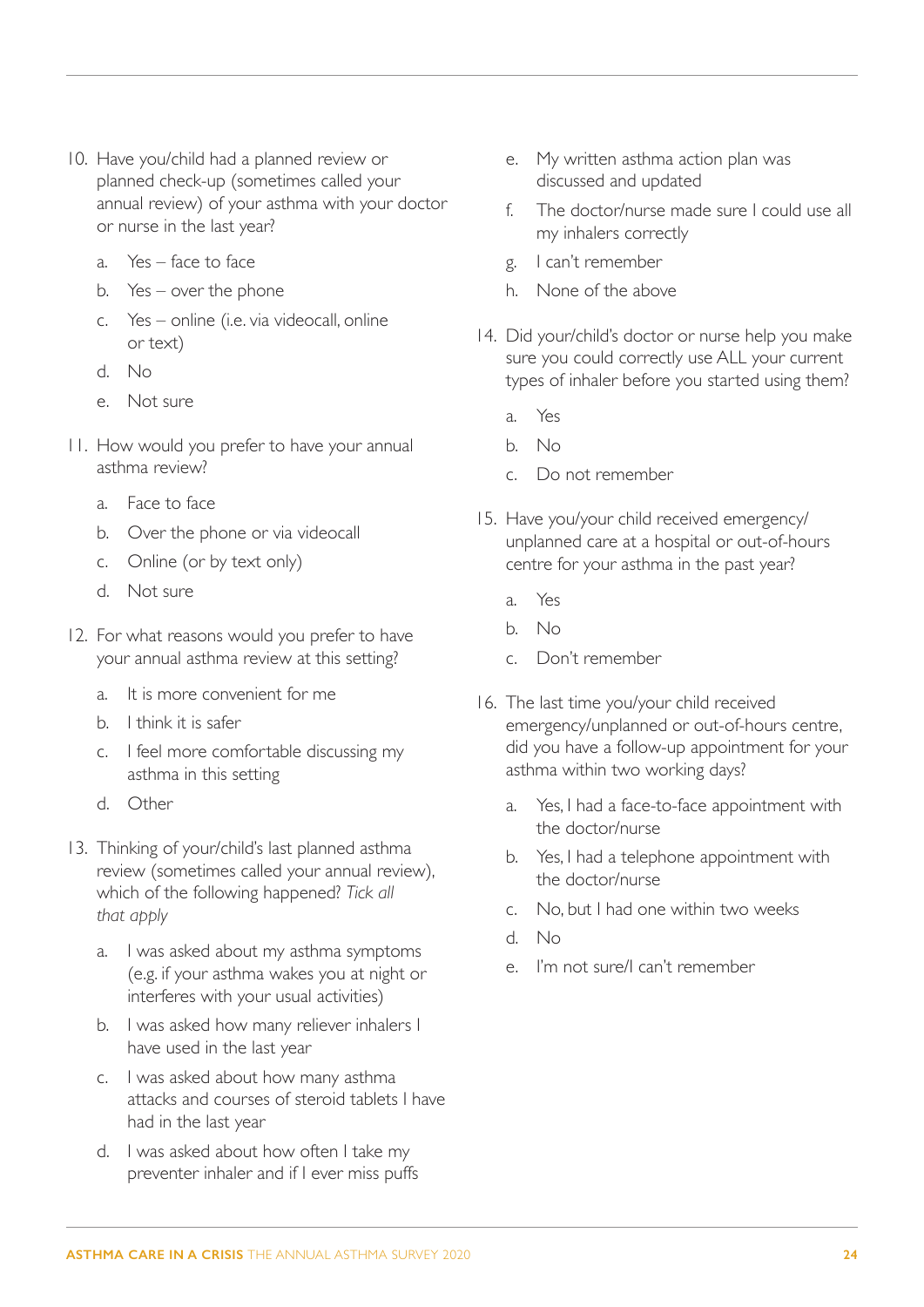The following questions were asked as part of a survey to understand how people with asthma had been coping with coronavirus, and included questions on disruption to care. Findings from these questions were included in the report.

- 1. Since the start of October, has any of the following happened to you?
	- a. My regular care for my lung condition at the GP has been cancelled
	- b. My regular care for my lung condition at the hospital has been cancelled
	- c. I had a GP appointment conducted over the phone
	- d. I had a GP appointment conducted via video consultation
	- e. I had a hospital appointment conducted over the phone
	- f. I had a hospital appointment conducted via video consultation
	- g. I have delayed or avoided using my GP
	- h. I have delayed or avoided using hospital outpatients
	- i. I have delayed or avoided using emergency care (ambulance or A&E)
	- j. I have not been able to get a GP appointment when I tried to book
	- k. None of the above
- 2. Why did you delay or avoid using health services?
	- a. I didn't want to overburden health services
	- b. I didn't think it was safe for me to go to (for example) the GP or to A&E
	- c. I wasn't able to get there
- 3. Do you think you received the same quality of care for your lung condition by having a remote appointment?
	- a. Yes
	- b. No
	- c. Not sure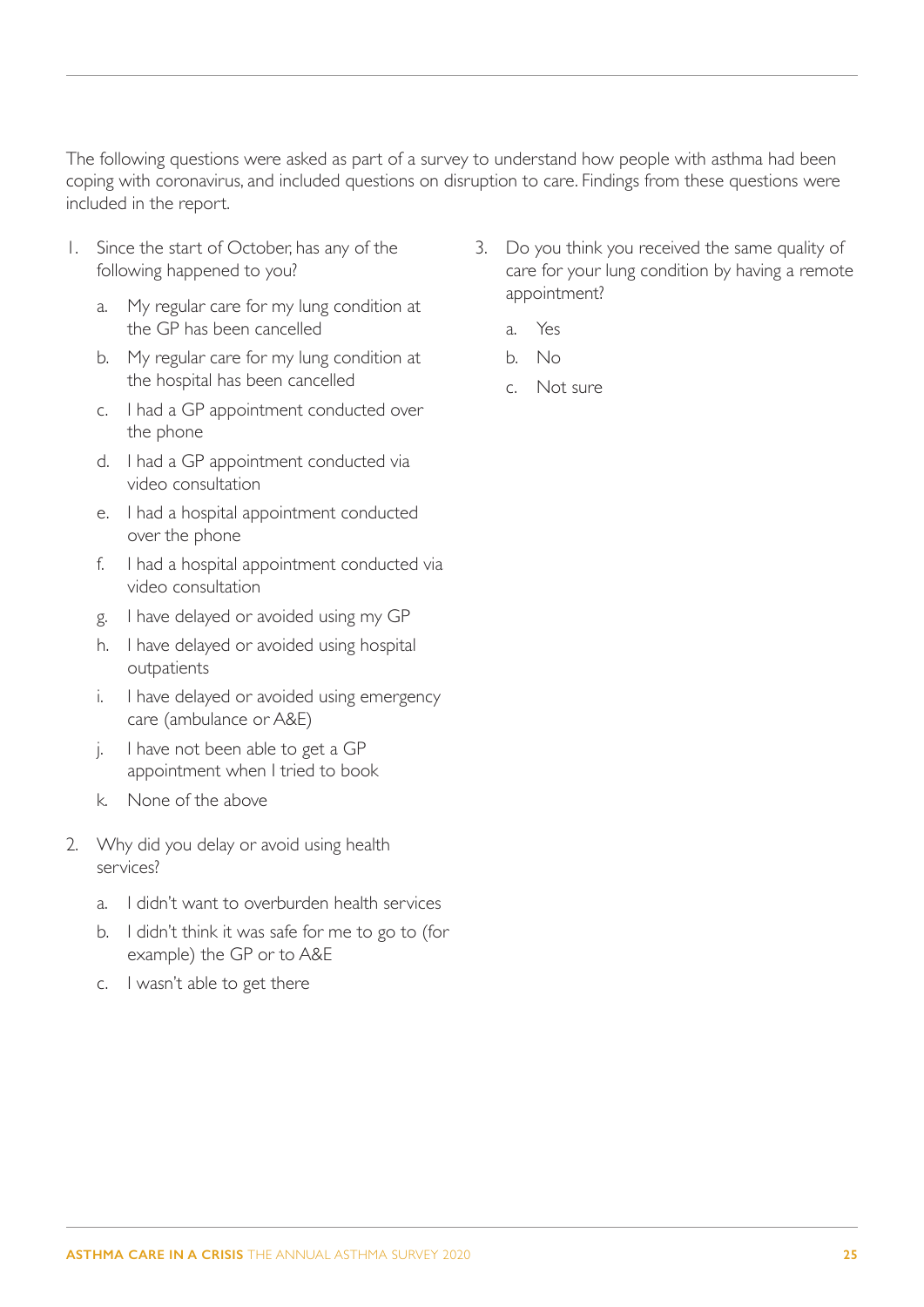## <span id="page-26-1"></span><span id="page-26-0"></span>APPENDIX C: DATA TABLES

These are the data tables showing the results behind the report.

## *Table 1: Location of respondents*

| <b>Nation</b>    | Number of<br>respondents | Percentage<br>of total |
|------------------|--------------------------|------------------------|
| England          | 10023                    | 85.5%                  |
| Northern Ireland | 245                      | 2.0%                   |
| Scotland         | 1227                     | 10.1%                  |
| Wales            | 650                      | 5.4%                   |
| Overall          | 12145                    |                        |

## *Table 2: Sex of respondents*

| <b>Sex</b>      | Number of<br>respondents | Percentage |
|-----------------|--------------------------|------------|
| Female          | 10008                    | 82.4%      |
| Male            | 2110                     | 17.4%      |
| Other           | 27                       | 0.2%       |
| All respondents | 12145                    |            |

## *Table 3: Age of respondents*

| Age band        | Number of<br>respondents | Percentage |
|-----------------|--------------------------|------------|
| 17 or under     | 304                      | 2.5%       |
| $18 - 29$       | 643                      | 5.3%       |
| $30 - 39$       | 1189                     | 9.8%       |
| $40 - 49$       | 2452                     | 20.2%      |
| $50 - 59$       | 3279                     | 27.0%      |
| $60 - 69$       | 2892                     | 23.8%      |
| $70 - 79$       | 1233                     | 10.2%      |
| $80+$           | 153                      | 1.3%       |
| All respondents | 12145                    |            |

## *Table 4: Annual household income of survey respondents*

| <b>Annual household</b><br>income | Number of<br>respondents | Percentage |
|-----------------------------------|--------------------------|------------|
| Below £20,000                     | 2933                     | 24.3%      |
| £20,000-£30,000                   | 2246                     | 18.6%      |
| £30,001-£40,000                   | 1560                     | 12.9%      |
| £40,001-£70,000                   | 1956                     | 16.2%      |
| Above £70,000                     | 805                      | 6.7%       |
| Rather not say                    | 2555                     | 21.2%      |
| All respondents                   | 12055                    |            |

*Table 5: Suffering from usual asthma symptoms (such as cough, wheeze, chest tightness or shortness of breath during the day) more than twice a week*

|                 | Number of<br>respondents | Percentage |
|-----------------|--------------------------|------------|
| Yes             | 8515                     | 70.1%      |
| No              | 3550                     | 29.2%      |
| Don't remember  | 80                       | 0.7%       |
| All respondents | 12145                    |            |

*Table 6: Being woken up during the night because of their asthma in the past four weeks*

|                 | Number of<br>respondents | Percentage |
|-----------------|--------------------------|------------|
| Yes             | 4095                     | 33.7%      |
| No              | 7733                     | 63.7%      |
| Don't remember  | 317                      | 2.6%       |
| All respondents | 12145                    |            |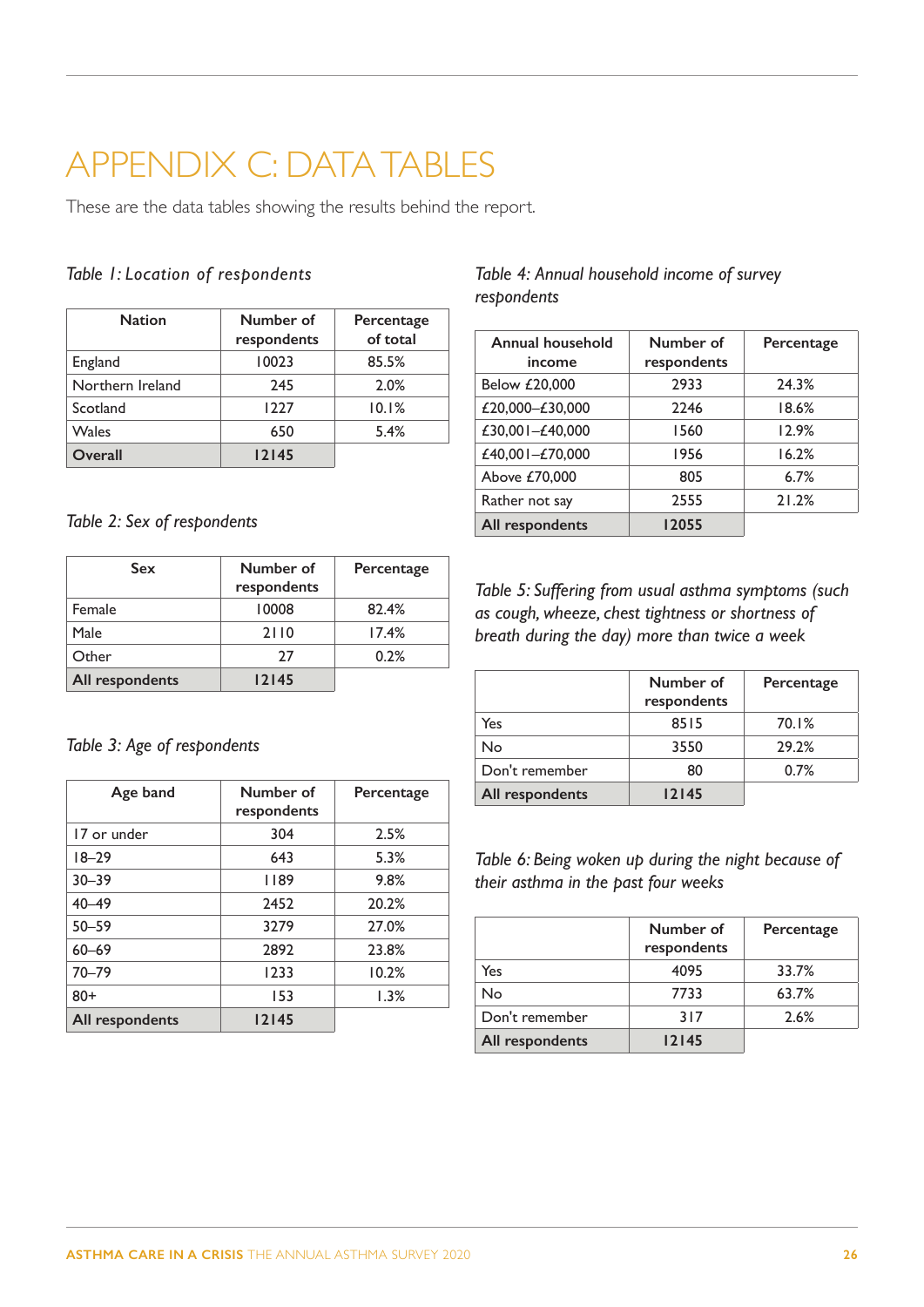*Table 7: Needed to use reliever inhaler more than twice a week, in the last four weeks*

|                                    | Number of<br>respondents | Percentage |
|------------------------------------|--------------------------|------------|
| Yes                                | 7197                     | 59.3%      |
| No                                 | 4676                     | 38.5%      |
| Don't remember                     | 92                       | 0.8%       |
| I don't have a<br>reliever inhaler | 180                      | 1.5%       |
| All respondents                    | 12145                    |            |

*Table 8: Asthma interference with usual daily activities, for example performing work/housework or going to school/activities, in the last four weeks*

|                                    | Number of<br>respondents | Percentage |
|------------------------------------|--------------------------|------------|
| Yes                                | 7197                     | 59.3%      |
| No                                 | 4676                     | 38.5%      |
| Don't remember                     | 92                       | 0.8%       |
| I don't have a reliever<br>inhaler | 180                      | 1.5%       |
| <b>All respondents</b>             | 12145                    |            |

*Table 9: Levels of asthma control, by household income level*

| Asthma control level | <b>Below</b><br>£20,000 | £20,000-<br>£30,000 | £30,001-<br>£40,000 | £40,00 $-$<br>£70,000 | Above<br>£70,000 | Rather<br>not say | All   |
|----------------------|-------------------------|---------------------|---------------------|-----------------------|------------------|-------------------|-------|
| Well controlled      | 392                     | 465                 | 328                 | 491                   | 259              | 542               | 2477  |
| Partly controlled    | 1039                    | 880                 | 632                 | 821                   | 317              | 1051              | 4740  |
| Uncontrolled         | 1502                    | <b>901</b>          | 600                 | 644                   | 229              | 962               | 4838  |
| All respondents      | 2933                    | 2246                | 1560                | 1956                  | 805              | 2555              | 12055 |
| Well controlled      | 13.4%                   | 20.7%               | 21.0%               | 25.1%                 | 32.2%            | 21.2%             | 20.5% |
| Partly controlled    | 35.4%                   | 39.2%               | 40.5%               | 42.0%                 | 39.4%            | 41.1%             | 39.3% |
| Uncontrolled         | 51.2%                   | 40.1%               | 38.5%               | 32.9%                 | 28.4%            | 37.7%             | 40.1% |

## *Table 10: Levels of asthma control, by age*

| Asthma<br>control level | $17$ or<br>under | $18 - 29$ | $30 - 39$ | $40 - 49$ | $50 - 59$ | $60 - 69$ | $70+$ | $70 - 79$ | $80 +$ | All ages |
|-------------------------|------------------|-----------|-----------|-----------|-----------|-----------|-------|-----------|--------|----------|
| Well<br>controlled      | 112              | 89        | 187       | 438       | 639       | 689       | 339   | 305       | 34     | 2493     |
| Partly<br>controlled    | 79               | 261       | 464       | 918       | 1296      | 1149      | 610   | 54 I      | 69     | 4777     |
| Uncontrolled            | 113              | 293       | 538       | 1096      | 1344      | 1054      | 437   | 387       | 50     | 4875     |
| All<br>respondents      | 304              | 643       | 1189      | 2452      | 3279      | 2892      | 1386  | 1233      | 153    | 12145    |
| Well<br>controlled      | 36.8%            | 13.8%     | 15.7%     | 17.9%     | 19.5%     | 23.8%     | 24.5% | 24.7%     | 22.2%  | 20.5%    |
| Partly<br>controlled    | 26.0%            | 40.6%     | 39.0%     | 37.4%     | 39.5%     | 39.7%     | 44.0% | 43.9%     | 45.1%  | 39.3%    |
| Uncontrolled            | 37.2%            | 45.6%     | 45.2%     | 44.7%     | 41.0%     | 36.4%     | 31.5% | 31.4%     | 32.7%  | 40.1%    |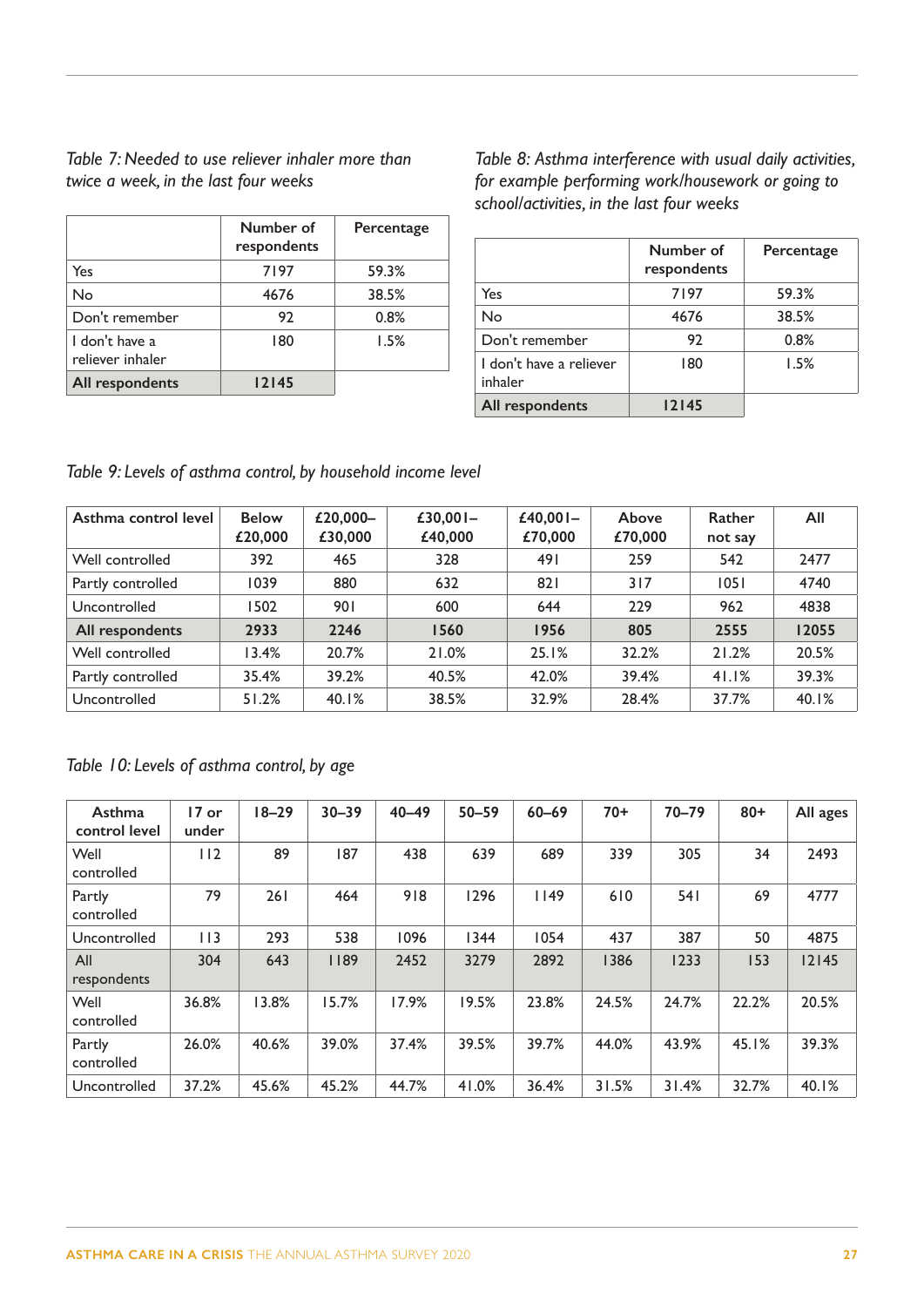*Table 11: Do you currently have a written action plan for managing your asthma, to help understand when symptoms are getting worse and what to do about it?*

| Asthma action plan? | <b>Respondents</b> | Percentage |
|---------------------|--------------------|------------|
| Yes                 | 6337               | 52.2%      |
| No                  | 5808               | 47.8%      |
| All respondents     | 12145              |            |

*Table 12: Have you had a planned review or planned check-up (sometimes called your annual review) of your asthma with your doctor or nurse in the last year?*

| <b>Annual review?</b>                          | <b>Respondents</b> | Percentage |
|------------------------------------------------|--------------------|------------|
| Yes – it was done face to face                 | 5310               | 43.7%      |
| Yes – it was done via text                     | 277                | 2.3%       |
| Yes - it was done over the phone/via videocall | 3219               | 26.5%      |
| No                                             | 3080               | 25.4%      |
| Not sure                                       | 259                | 2.1%       |
| All respondents                                | 12145              |            |

*Table 13: How would you prefer to have your annual asthma review?*

| Medium for<br>annual review      | Respondents | Percentage |
|----------------------------------|-------------|------------|
| Face to face                     | 6710        | 76.7%      |
| Not sure                         | 319         | 3.6%       |
| Over the phone/<br>via videocall | 1570        | 17.9%      |
| Via text                         | 154         | $1.8\%$    |
| All respondents                  | 8753        |            |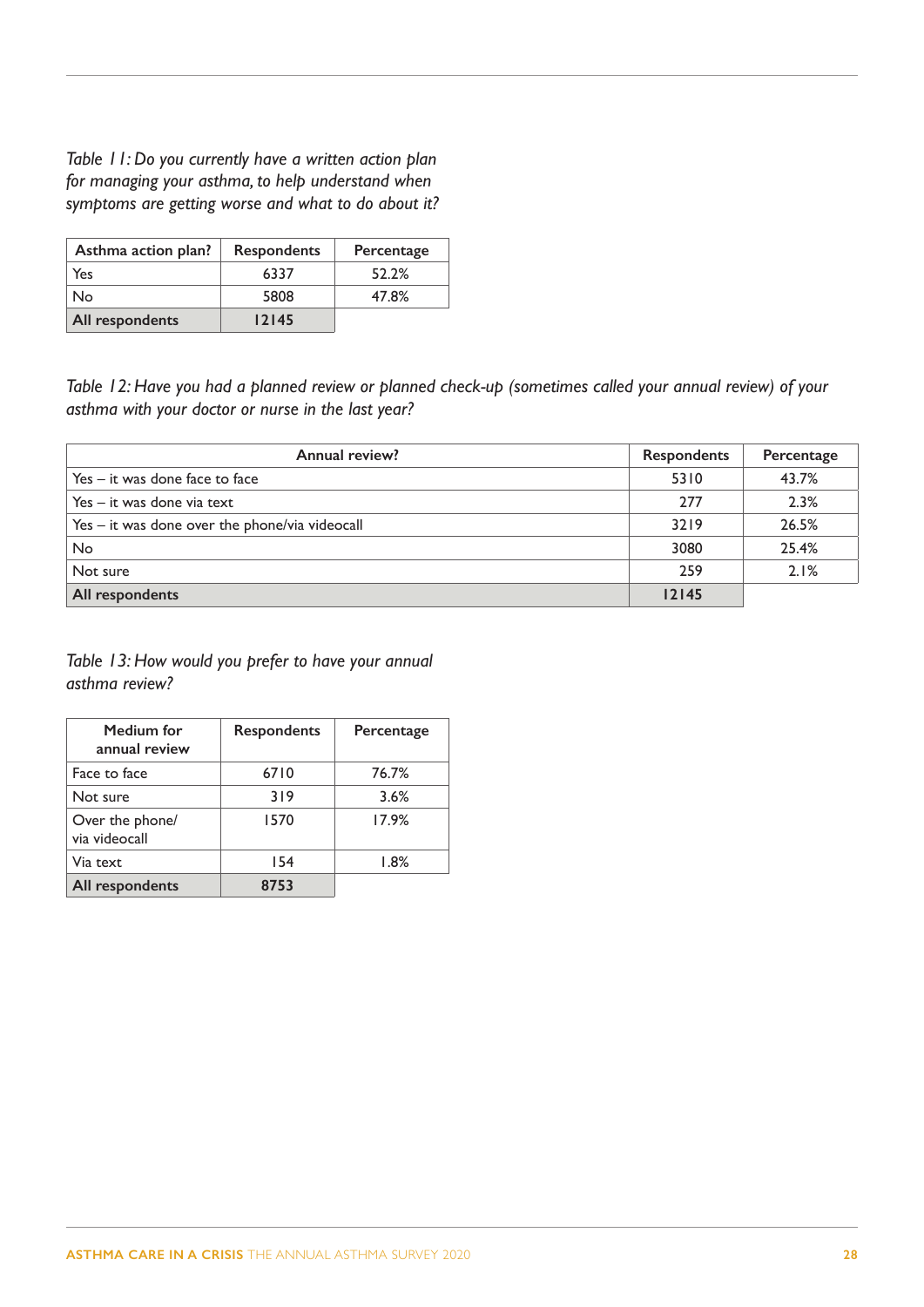|                                                                     | <b>Respondents</b> | Percentage |
|---------------------------------------------------------------------|--------------------|------------|
| Preferred a face-to-face review                                     | 6614               |            |
| I feel more comfortable discussing my asthma in this setting        | 4952               | 74.9%      |
| I think it is safer                                                 | 789                | 11.9%      |
| It is more convenient                                               | 562                | 8.5%       |
| Other [free text]                                                   | 311                | 4.7%       |
| Not sure                                                            | 176                |            |
| I feel more comfortable discussing my /their asthma in this setting | 51                 | 29.0%      |
| I think it is safer                                                 | 47                 | 26.7%      |
| It is more convenient                                               | 72                 | 40.9%      |
| Other [free text]                                                   | 106                | 60.2%      |
| Preferred a review over the phone/via videocall                     | 1550               |            |
| I feel more comfortable discussing my/their asthma in this setting  | 71                 | 4.6%       |
| I think it is safer                                                 | 584                | 37.7%      |
| It is more convenient                                               | 857                | 55.3%      |
| Other [free text]                                                   | 38                 | 2.5%       |
| Preferred a review via text                                         | 149                |            |
| I feel more comfortable discussing my asthma in this setting        | $\overline{13}$    | 8.7%       |
| I feel more comfortable discussing their asthma in this setting     | 3                  | 2.0%       |
| I think it is safer                                                 | 27                 | 18.1%      |
| It is more convenient                                               | 102                | 68.5%      |
| Other [free text]                                                   | 4                  | 2.7%       |
| All respondents                                                     | 8130               |            |

*Table 14: For what reasons would you prefer to have your annual asthma review at this setting?*

*Table 14: Thinking of your last planned asthma review (sometimes called your annual review), which of the following happened?*

| Element of asthma review                                | <b>Respondents</b> | Percentage |
|---------------------------------------------------------|--------------------|------------|
| Asthma symptoms                                         | 7035               | 79.9%      |
| Number of reliever inhalers                             | 3586               | 40.7%      |
| Number of asthma attacks and courses of steroid tablets | 2856               | 32.4%      |
| Preventer adherence                                     | 5567               | 63.2%      |
| Action plan discussed and updated                       | 2985               | 33.9%      |
| Inhaler technique checked                               | 4509               | 51.2%      |
| None of the above                                       | 306                | 3.5%       |
| Don't remember                                          | 152                | 1.7%       |
| <b>Total</b>                                            | 8806               |            |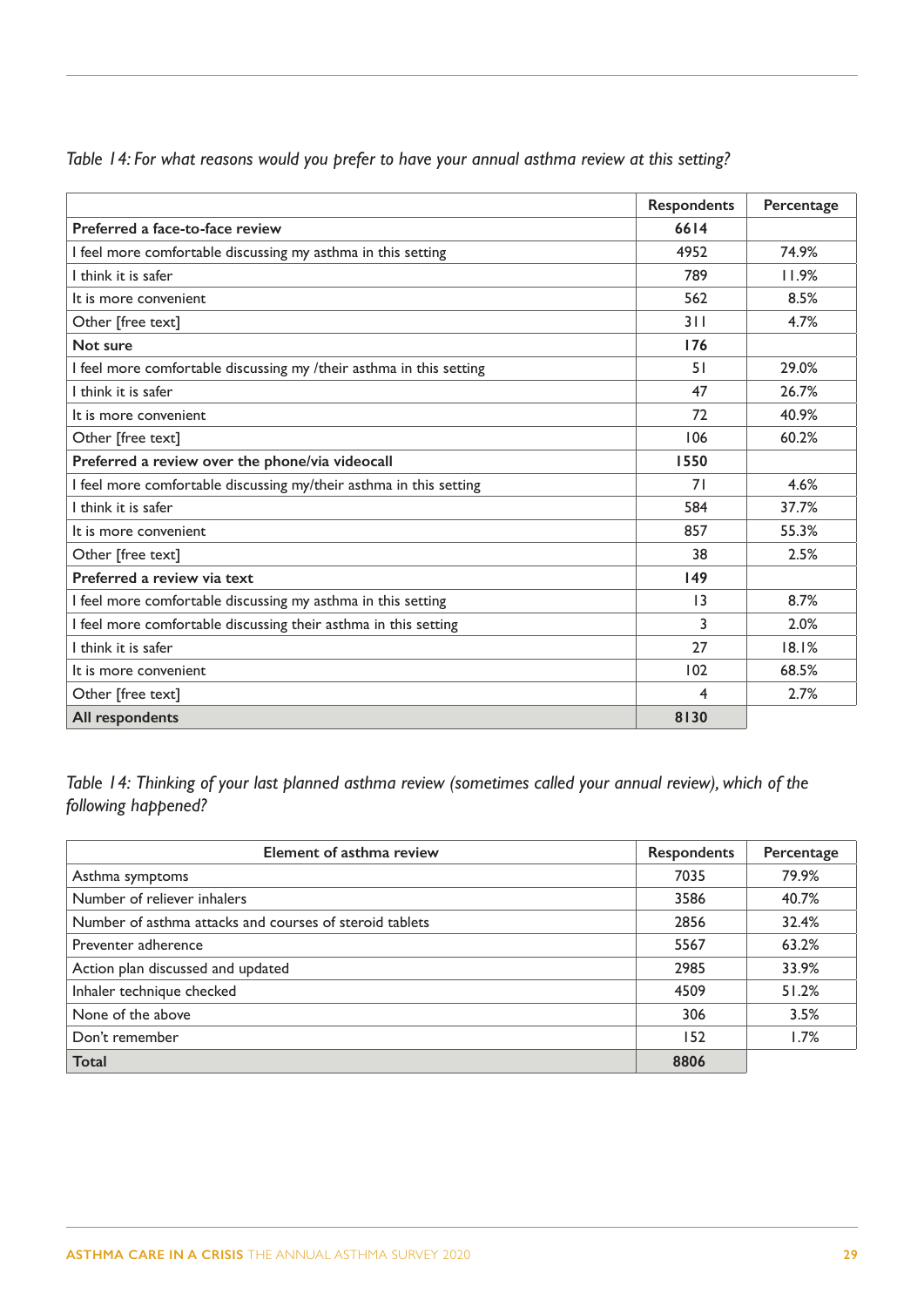|                                                               | Face to<br>face | Phone/via<br>videocall | Via text | Overall | Face to<br>face | Phone/via<br>videocall | Via<br>text | Overall |
|---------------------------------------------------------------|-----------------|------------------------|----------|---------|-----------------|------------------------|-------------|---------|
| Asthma symptoms                                               | 4217            | 2614                   | 204      | 7035    | 79.4%           | 81.2%                  | 73.6%       | 79.9%   |
| Number of reliever inhalers                                   | 2218            | 1279                   | 89       | 3586    | 41.8%           | 39.7%                  | 32.1%       | 40.7%   |
| Number of asthma attacks<br>and courses of steroid<br>tablets | 1773            | 1025                   | 58       | 2856    | 33.4%           | 31.8%                  | 20.9%       | 32.4%   |
| Preventer adherence                                           | 3453            | 1992                   | 122      | 5567    | 65.0%           | 61.9%                  | 44.0%       | 63.2%   |
| Action plan discussed and<br>updated                          | 1976            | 974                    | 35       | 2985    | 37.2%           | 30.3%                  | 12.6%       | 33.9%   |
| Inhaler technique checked                                     | 3393            | 1065                   | 51       | 4509    | 63.9%           | 33.1%                  | 18.4%       | 51.2%   |
| None of the above                                             | 147             | 132                    | 27       | 306     | 2.8%            | 4.1%                   | 9.7%        | 3.5%    |
| Don't remember                                                | 82              | 52                     | 18       | 152     | 1.5%            | 1.6%                   | 6.5%        | 1.7%    |
| <b>Total</b>                                                  | 5310            | 3219                   | 277      | 8806    | 100.0%          | 100.0%                 | 100.0%      | 100.0%  |

|  | Table 15: Elements of asthma review, by medium it was conducted |  |  |  |  |  |
|--|-----------------------------------------------------------------|--|--|--|--|--|
|--|-----------------------------------------------------------------|--|--|--|--|--|

*Table 16: Did your doctor or nurse help you make sure you could correctly use ALL your current types of inhaler before you started using them?*

| Asthma action plan? | <b>Respondents</b> | Percentage |
|---------------------|--------------------|------------|
| Yes                 | 9020               | 74.3%      |
| No                  | 2368               | 19.5%      |
| Don't remember      | 755                | 6.2%       |
| Total               | 12143              |            |

*Table 17: Basic asthma care trends, 2013–2020*

|      | <b>Basic</b><br>care | Annual<br>review | <b>Inhaler</b><br>check | Action<br>plan |
|------|----------------------|------------------|-------------------------|----------------|
| 2013 | 20.0%                | 74.0%            | 78.0%                   | 24.0%          |
| 2014 | 25.0%                | 77.0%            | 78.0%                   | 30.0%          |
| 2015 | 28.9%                | 78.7%            | 79.3%                   | 35.5%          |
| 2016 | 33.5%                | 78.5%            | 77.6%                   | 42.4%          |
| 2017 | 35.0%                | 77.0%            | 76.3%                   | 43.9%          |
| 2018 | 40.0%                | 80.0%            | 81.0%                   | 48.0%          |
| 2019 | 39.5%                | 79.5%            | 75.2%                   | 52.3%          |
| 2020 | 34.7%                | 72.5%            | 74.3%                   | 52.2%          |

*Table 18: Basic asthma care trends 2013–2020, by nation*

|                     | 2013 | 2014 | 2015 | 2016 | 2017 | 2018 | 2019 | 2020 |
|---------------------|------|------|------|------|------|------|------|------|
| Northern<br>Ireland | 42%  | 53%  | 54%  | 48%  | 48%  | 50%  | 53%  | 47%  |
| Wales               | 16%  | 17%  | 27%  | 32%  | 26%  | 32%  | 39%  | 28%  |
| England             | 19%  | 22%  | 28%  | 32%  | 34%  | 40%  | 40%  | 35%  |
| Scotland            | 27%  | 33%  | 36%  | 41%  | 43%  | 40%  | 36%  | 31%  |
| <b>UK</b>           | 20%  | 25%  | 29%  | 34%  | 35%  | 40%  | 40%  | 35%  |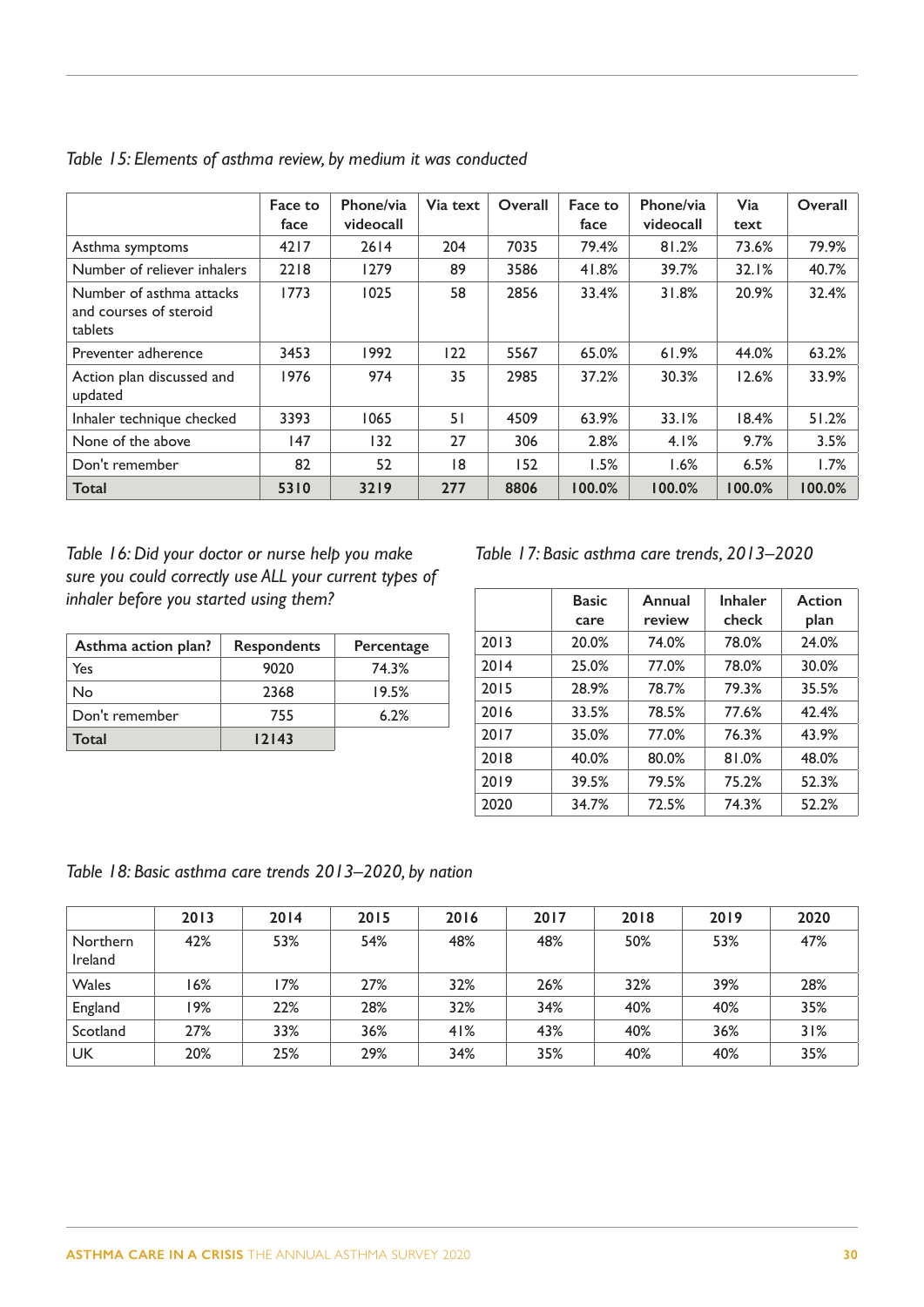*Table 19: Basic asthma care levels, by age*

|             | <b>Yes</b> | No   | <b>Total</b><br>respondents | <b>Yes</b> | <b>No</b> |
|-------------|------------|------|-----------------------------|------------|-----------|
| 17 or under | 148        | 156  | 304                         | 48.7%      | 51.3%     |
| $18 - 29$   | 184        | 459  | 643                         | 28.6%      | 71.4%     |
| $30 - 39$   | 380        | 809  | 1189                        | 32.0%      | 68.0%     |
| $40 - 49$   | 809        | 1643 | 2452                        | 33.0%      | 67.0%     |
| $50 - 59$   | 1126       | 2153 | 3279                        | 34.3%      | 65.7%     |
| $60 - 69$   | 1053       | 1839 | 2892                        | 36.4%      | 63.6%     |
| $70+$       | 516        | 870  | 1386                        | 37.2%      | 62.8%     |
| $70 - 79$   | 470        | 763  | 1233                        | 38.1%      | 61.9%     |
| $80 +$      | 46         | 107  | 153                         | 30.1%      | 69.9%     |
| All ages    | 4216       | 7929 | 12145                       | 34.7%      | 65.3%     |

*Table 20: Receiving a follow-up appointment within two working days of using emergency care discharge trends, 2016–2020*

|                               | 2016 | 2017 | 2018 | 2019 | 2020 |
|-------------------------------|------|------|------|------|------|
| Yes                           | 27%  | 30%  | 32%  | 34%  | 33%  |
| No                            | 70%  | 66%  | 64%  | 64%  | 65%  |
| I'm not sure/I can't remember | 3%   | 4%   | 4%   | 3%   | 3%   |

*Table 21: Receiving a follow-up appointment within two working days of using emergency care discharge trends, by method 2019–2020*

|                                                                         | <b>Respondents</b><br>(2020) | Percentage 2020 | Percentage 2019 |
|-------------------------------------------------------------------------|------------------------------|-----------------|-----------------|
| Yes, I/my child had a telephone appointment with the<br>doctor/nurse    | 297                          | 13.9%           | 3.6%            |
| Yes, I/my child had a face-to-face appointment with the<br>doctor/nurse | 399                          | 18.7%           | 29.9%           |
| No, but I/my child had one within 2 weeks                               | 355                          | 16.6%           | 19.8%           |
| <b>No</b>                                                               | 1021                         | 47.9%           | 43.9%           |
| Don't remember                                                          | <sup>6</sup>                 | 2.9%            | 2.8%            |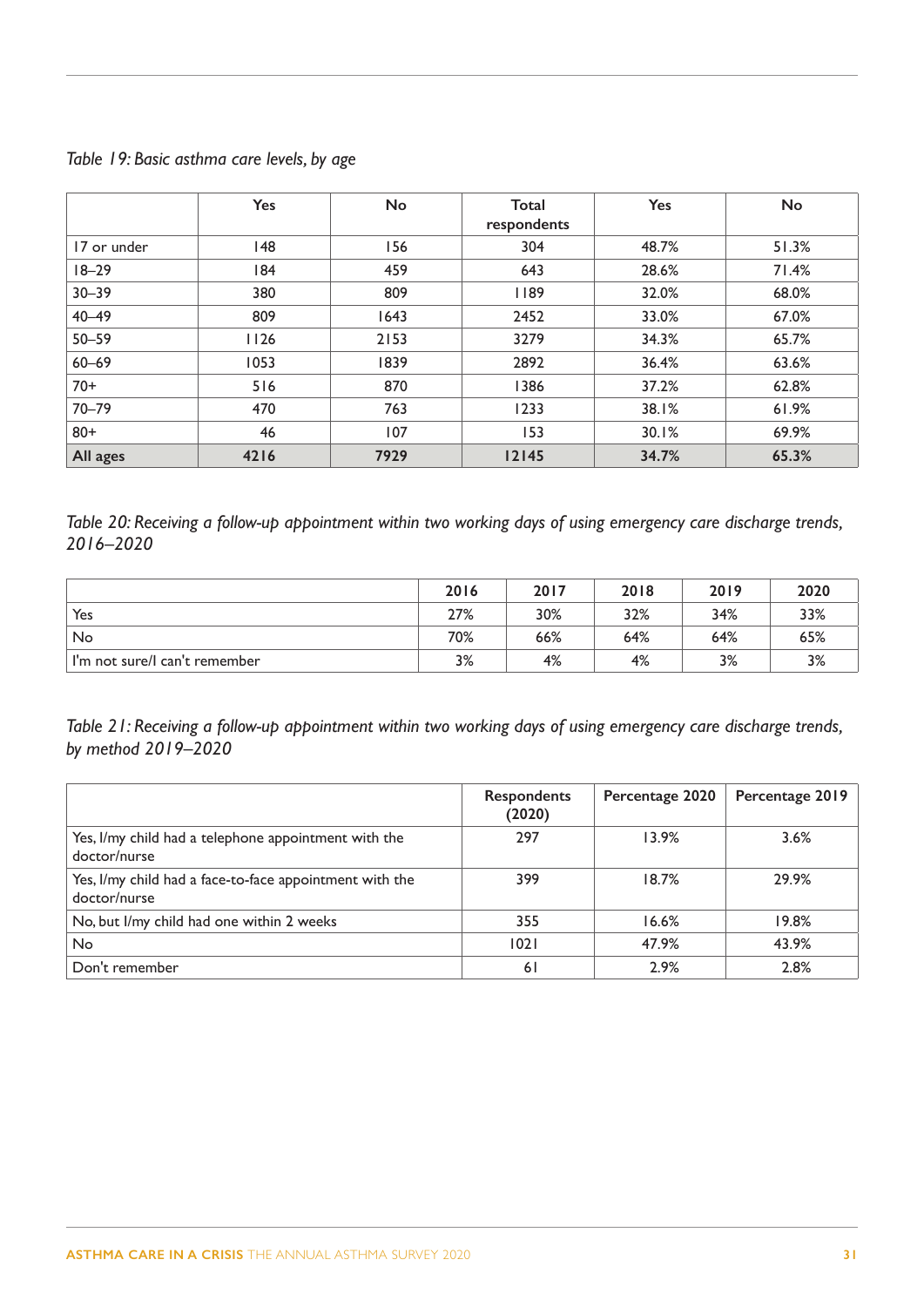The following data is from a COVID-19 survey, run by the Asthma UK and British Lung Foundation Partnership in March 2021. Although the survey ran under both brands and thus covered all people with lung conditions, the results below are only for people with asthma.

*Table 22: Since the start of October [2020], has any of the following happened to you?*

| <b>Disruption</b>                                                                       | <b>Respondents</b> | Percentage |
|-----------------------------------------------------------------------------------------|--------------------|------------|
| Regular care (e.g. an annual review) for my lung condition at the GP has been cancelled | 823                | 22.7%      |
| Regular care for my lung condition at the hospital has been cancelled                   | 6                  | 4.4%       |
| GP appointment conducted over the phone                                                 | 2074               | 57.2%      |
| GP appointment conducted via video consultation                                         | 117                | 3.2%       |
| Hospital appointment conducted over the phone                                           | 654                | 18.0%      |
| Hospital appointment conducted via video consultation                                   | $ $  4             | 3.1%       |
| Delayed or avoided using my GP                                                          | 996                | 27.5%      |
| Delayed or avoided using hospital outpatients                                           | 277                | 7.6%       |
| Delayed or avoided using emergency care (ambulance or A&E)                              | 243                | 6.7%       |
| I have not been able to get a GP appointment when I tried to book                       | 398                | 11.0%      |
| None of the above                                                                       | 513                | 14.1%      |
| Other [free text]                                                                       | 78                 | 2.2%       |
| Total                                                                                   | 3627               |            |

*Table 23: Why did you delay or avoid using health services?* 

|                                                                           | <b>Respondents</b> | Percentage |
|---------------------------------------------------------------------------|--------------------|------------|
| I didn't want to overburden health services                               | 682                | 60.1%      |
| I didn't think it was safe for me to go to (for example) the GP or to A&E | 696                | 61.4%      |
| I wasn't able to get there                                                | 57                 | 5.0%       |
| Other [free text]                                                         | 57                 | 5.0%       |
| <b>Total</b>                                                              | 1134               |            |

*Table 24: Do you think you received the same quality of care for your lung condition by having a remote appointment?*

|                 | <b>Respondents</b> | Percentage |
|-----------------|--------------------|------------|
| Yes             | 276                | 34.1%      |
| No              | 386                | 47.7%      |
| Not sure        | 148                | 18.3%      |
| All respondents | 810                |            |